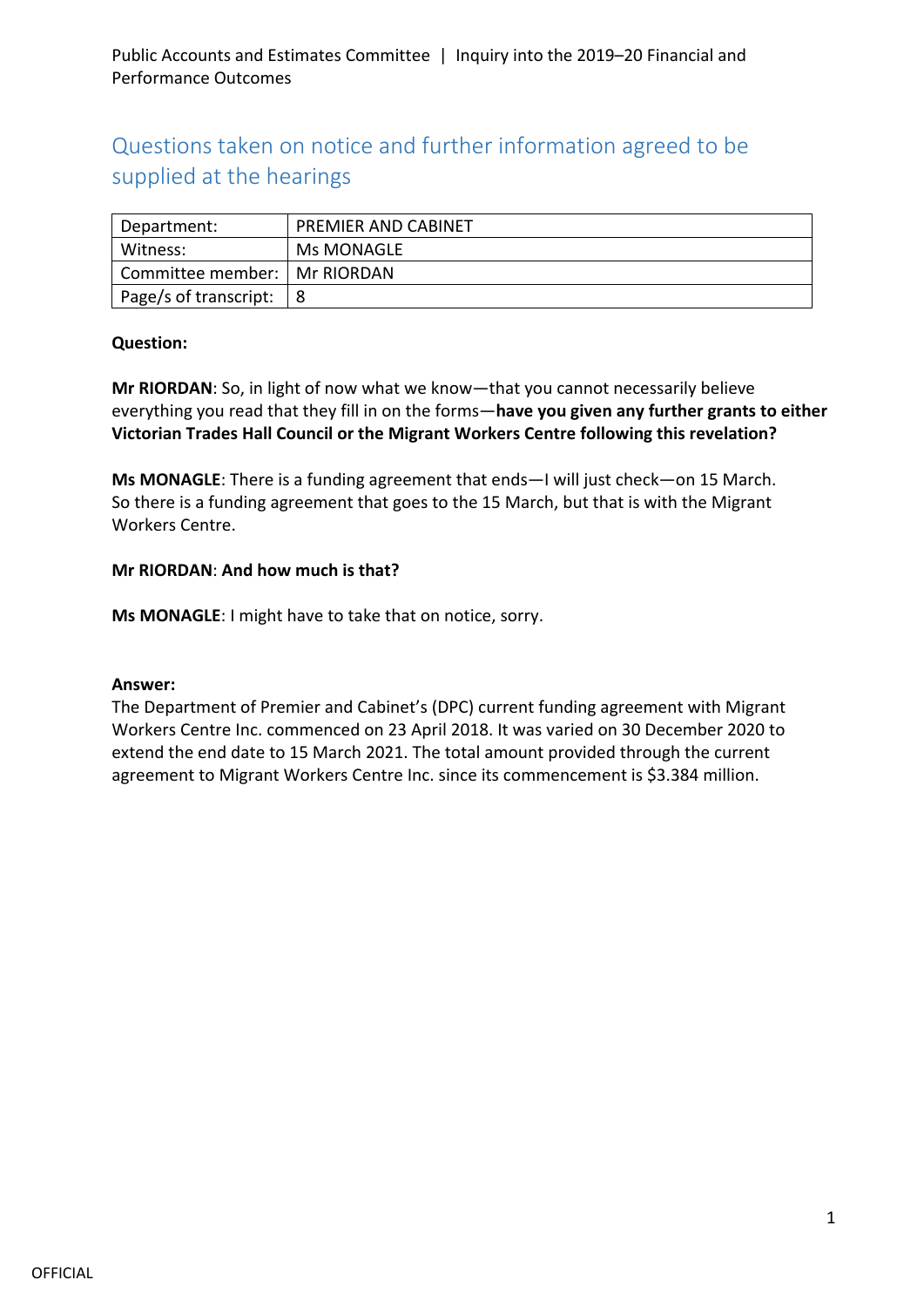Questions taken on notice and further information agreed to be supplied at the hearings

| Department:           | PREMIER AND CABINET |
|-----------------------|---------------------|
| Witness:              | Ms MONAGLE          |
| Committee member:     | <b>IMS VALLENCE</b> |
| Page/s of transcript: | 9                   |

#### **Question:**

**Ms VALLENCE**: **I notice budget paper 3, page 98, refers to funding for 11 scout halls. How were these 11 scout halls selected? Can you provide to the committee the criteria and how they were selected?**

**Mr MOULE**: Thank you, Ms Vallence. I will ask Deputy Secretary Monagle to respond to that question. Thank you.

**Ms MONAGLE**: Just to confirm, Ms Vallence, that was about how the original 11 were identified?

**Ms VALLENCE**: That is right, yes, in the 2019–20 year.

**Ms MONAGLE**: In the 2019–20 year. The actual detail of how they were identified I would have to take on notice, but I can take you through those 11 if you would like.

**Ms VALLENCE**: Oh, no, well, they are clearly stated in the budget. The 11 are listed in the budget, so I have already seen those. **So you will take on notice in terms of the selection process—**

**Ms MONAGLE**: I will, yes.

**Ms VALLENCE**: **And how they were selected?**

**Ms MONAGLE**: Yes.

#### **Ms VALLENCE**: **Can you explain also why 10 of the 11 are located in Labor-held electorates**?

**Ms MONAGLE**: As I just said, I will take it on notice in terms of why they were identified.

**Ms VALLENCE**: Yes.

**Ms MONAGLE**: I know that the program is being delivered with Scouts Victoria—it is a partnership—and we would also need to talk to Scouts Victoria about how they prioritise these as well.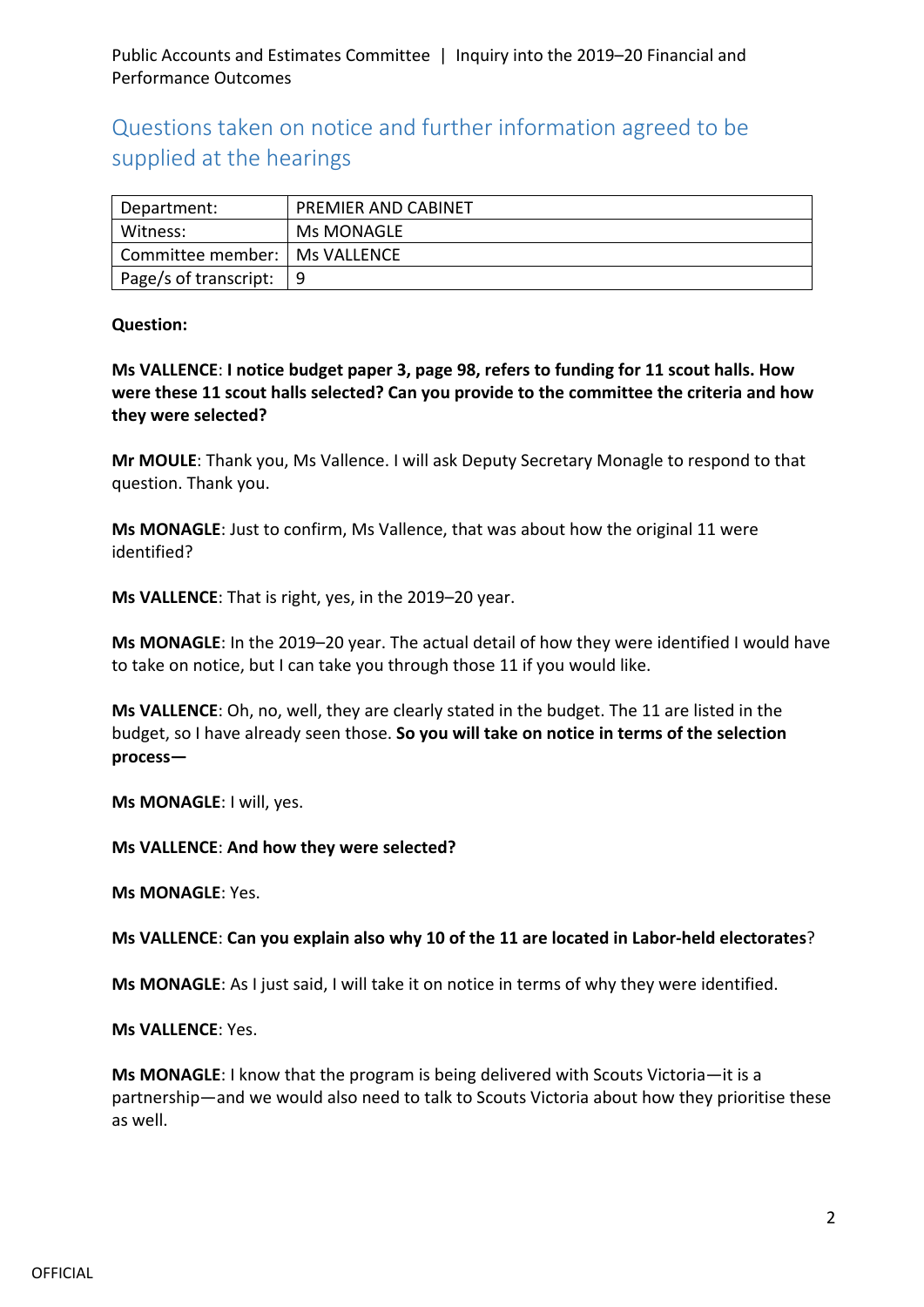**Ms VALLENCE**: Yes, sure**. And in terms of that selection and what advice you provided to the minister in relation to these scout halls, can I get that on notice**?

**Ms MONAGLE**: We would have to refer that back to the Department of Health and Human Services. The youth portfolio was sitting with them at that time.

**The CHAIR**: Again, that question could have been asked of the Department of Health, and I would remind the member not to politicise her questions to the public service.

**Ms VALLENCE**: It is under the youth portfolio.

**Ms MONAGLE**: That is correct. It is just that at that time, though, the youth portfolio sat with the Department of Health and Human Services, so we will just have to go back and go through them.

**Ms VALLENCE**: Right. Okay. There was \$1.4 million allocated in 2019–20. How much was spent at 30 June?

**Ms MONAGLE**: All of the funding has been allocated to Scouts Victoria, who are delivering the project.

**Ms VALLENCE**: Sorry, could you repeat that?

**Ms MONAGLE**: Scouts Victoria is delivering the project, so the funding has been allocated to them to deliver.

**Ms VALLENCE**: **So the full \$1.4 million has been expended at 30 June?**

**Ms MONAGLE**: I would have to confirm that with Scouts Victoria.

**Ms VALLENCE**: If you could. Well, at least, has it been paid by you to Scouts Victoria?

**Ms MONAGLE**: That is correct, yes.

#### **Answer:**

During the 2018 election, the Victorian Government committed \$5.5 million over four years (2019–20 to 2022–23) to build, upgrade or refurbish a number of Scout halls across Victoria. At that time the Government publicly announced 11 sites to share in funding of \$3.2 million.

The selection of the announced Scout halls is consistent with the priorities identified by Scouts Victoria in its "Building the Resources for Victoria's Future Leaders" plan. The plan details a number of high priority sites for building new Scout halls and halls requiring major and minor refurbishment building works.

DPC provided the full budget allocation of \$1.4 million to Scouts Victoria in 2019–20 to commence delivery of the election commitment.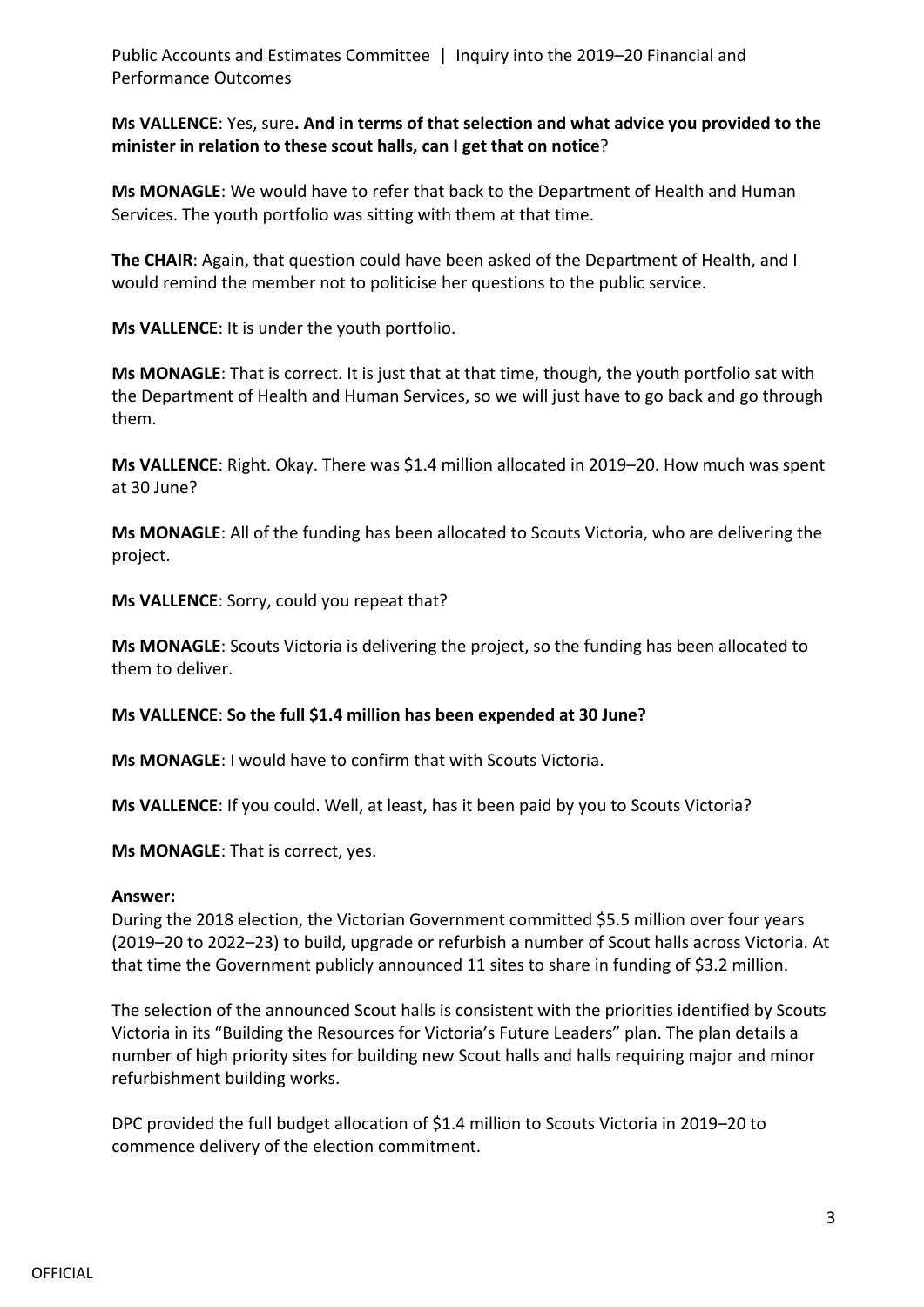In November 2020, the Minister for Youth announced a further eight Scout halls to receive funding as part of the \$5.5 million commitment, which took the total number of announced scout hall projects to 19:

- 1st Avoca Scout Hall
- 1st Ballan Scout Hall
- 1st Baranduda Scout Hall
- 1st Bayswater Scout Hall
- 4th Caulfield Scout Hall
- 1st Cranbourne Scout Hall
- Epping North Scout Hall
- 1st Healesville Scout Hall
- 1st Ivanhoe Sea Scout Hall
- 10th Ivanhoe Scout Hall
- 1st Koo Wee Rup Scout Hall
- 1st Mount Evelyn Scout Hall
- Scout hall in Narre Warren South
- Pakenham Lakeside Scout Hall
- Scout hall in Port Melbourne
- 1st South Frankston Scout Hall
- 1st Strathfieldsaye Scout Hall
- 1st Upwey Scout Hall
- 2nd Woodend Scout Hall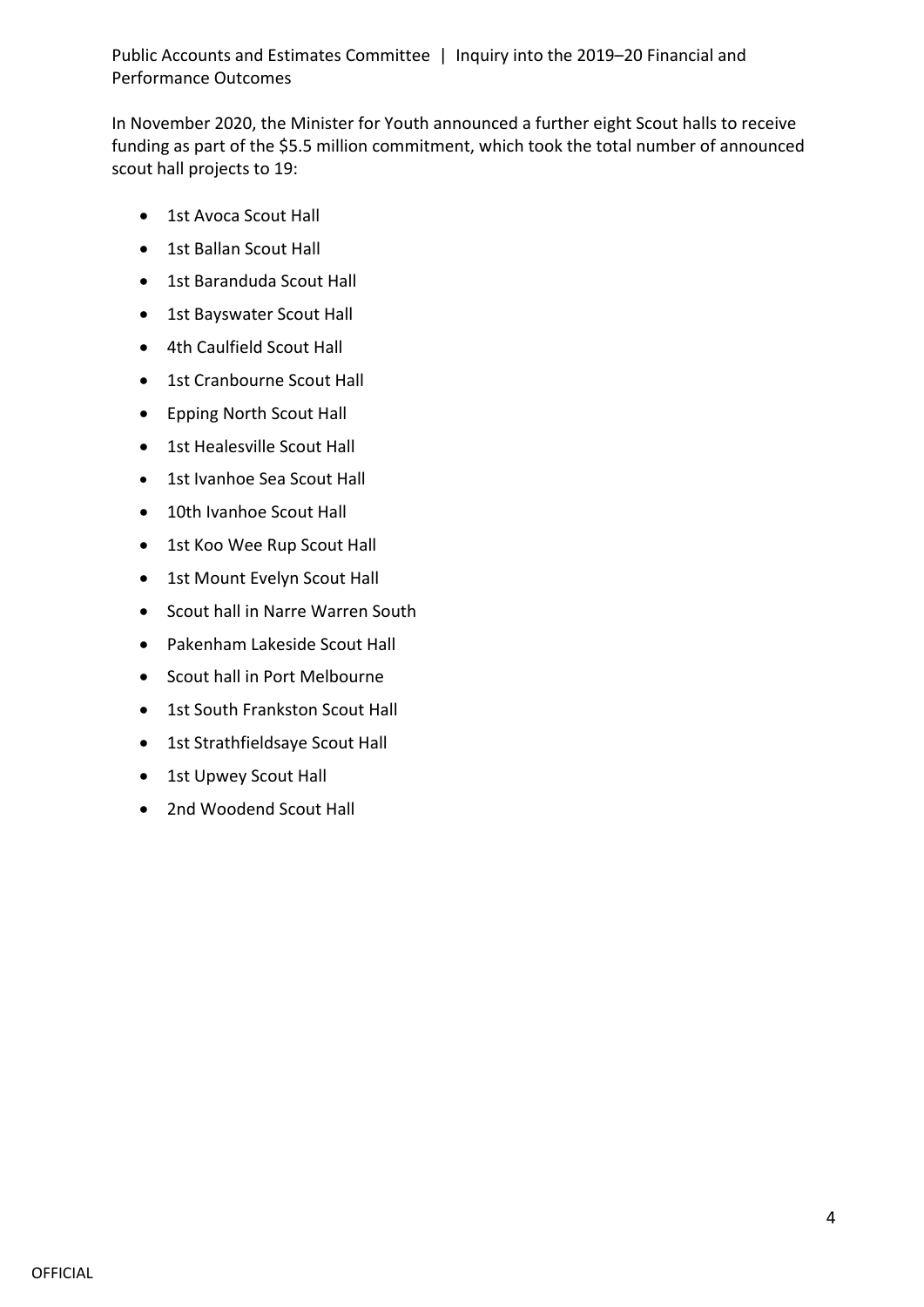## Questions taken on notice and further information agreed to be supplied at the hearings

| Department:         | <b>PREMIER AND CABINET</b> |
|---------------------|----------------------------|
| Witness:            | Mr MOULE                   |
| Committee member:   | Mr HIBBINS                 |
| Page of transcript: | 13                         |

#### **Question:**

**Mr HIBBINS**: I think in your opening remarks you gave some figures in relation to the exchange, . . . **how many public servants have actually been successfully placed through the job exchange?**

**Mr MOULE:** I am happy to take that on notice.

**Mr HIBBINS: And how many public servants—in relation to the savings initiatives—who may have lost their jobs or work not continued through savings initiatives in 2019–20—would you have the figure of how many of those public servants have been successfully placed through the jobs exchange?**

**Mr MOULE:** So you are referring to savings requirements of departments that are already embedded in budgets passed flowing through; is it?

**Mr HIBBINS:** Yes.

**Mr MOULE:** I do not have that information at hand, but we could take that on notice.

#### **Answer:**

At 30 June, the Jobs and Skills Exchange (JSE) tracked data including the number of Victorian Public Service jobs advertised and the number of applications received through the JSE. It did not hold comprehensive job placement data. Hiring decisions are made at a departmental level.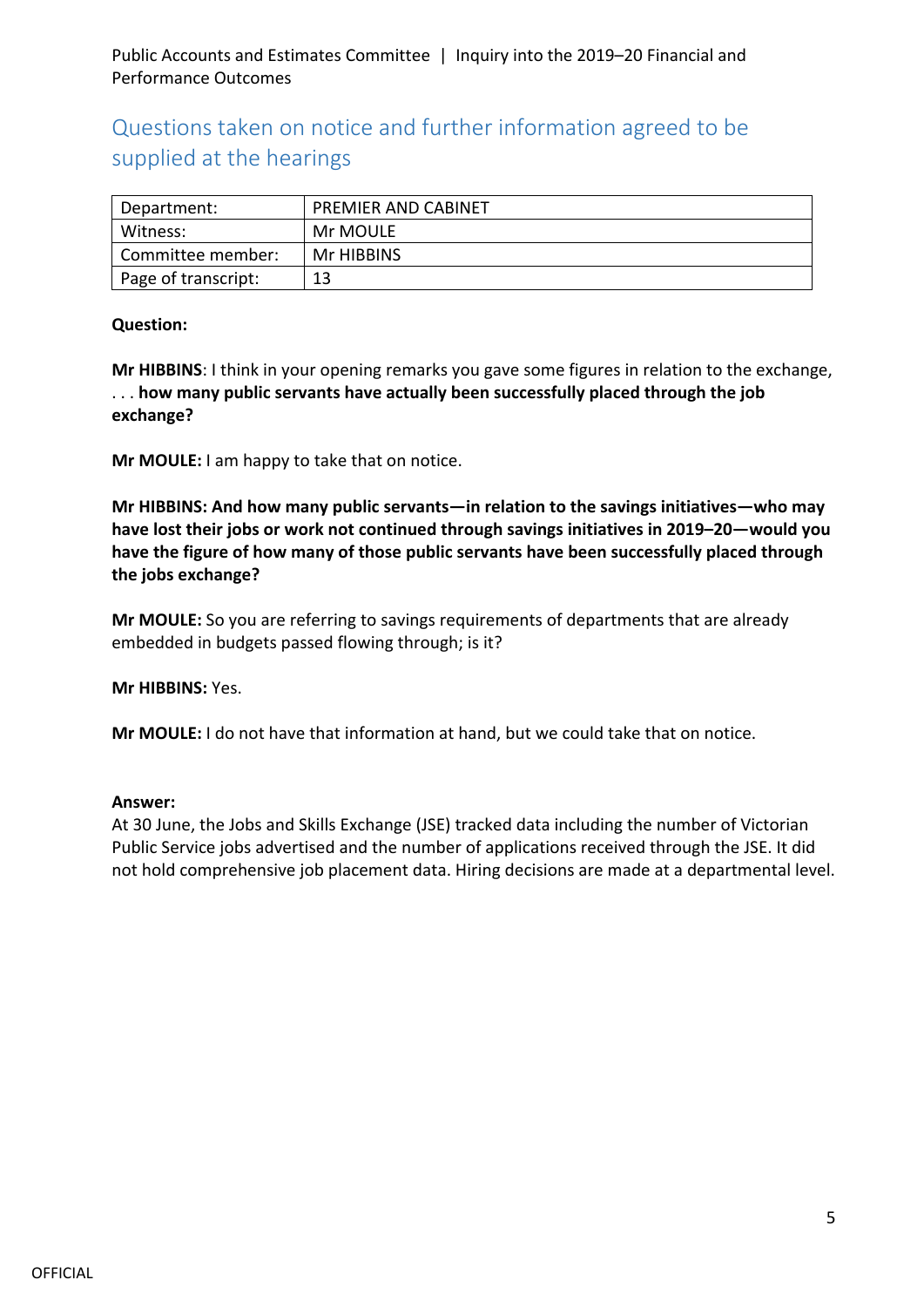## Questions taken on notice and further information agreed to be supplied at the hearings

| Department:         | <b>PREMIER AND CABINET</b> |
|---------------------|----------------------------|
| Witness:            | Mr ADA                     |
| Committee member    | Mr HIBBINS                 |
| Pages of transcript | $13 - 14$                  |

#### **Question:**

**Mr HIBBINS**: . . . in previous budget years, or even in the previous term, there was a forestry task force that was managed by DPC. My understanding is its work has concluded. Does DPC now have any involvement within the forestry industry?

**Mr ADA**: Mr Hibbins, thanks for your question. DPC has been working closely with relevant departments over the course of the last couple of years, particularly in the development of the *Victorian Forestry Plan* that was announced by the government in late 2019 and more recently over the course of the last nine months with regard to a code review that was announced by the government in the middle of last year.

#### **Mr HIBBINS**: **The forestry plan was announced in 2019–20, but the task force ceased its work, in my understanding, or was no longer continuing, I think, in 2016. Is there a connection between the two bodies of work**?

**Mr ADA**: Mr Hibbins, the work of the task force to some extent predated my time in DPC. I might have to take that specific question on notice. But just to make the point, DPC did work closely with departments with regard to the formulation of the *Victorian Forestry Plan* and again has worked in a formal sense with other departments over the course of the last nine months with regard to the code review. With regard to the interrelationship between the task force you mentioned and that work, perhaps I could take that on notice.

#### **Answer:**

DPC provided administrative support to the Forestry Industry Taskforce, an independent body that brought together industry, unions and environmental organisations. The Taskforce concluded its work in 2017, ultimately not reaching a consensus on a plan for the future of Victoria's forests and forest industries.

DPC and relevant departments contributed to the development of the *Victorian Forestry Plan.*  This continued the government's broader work to find a sustainable future for the forestry industry.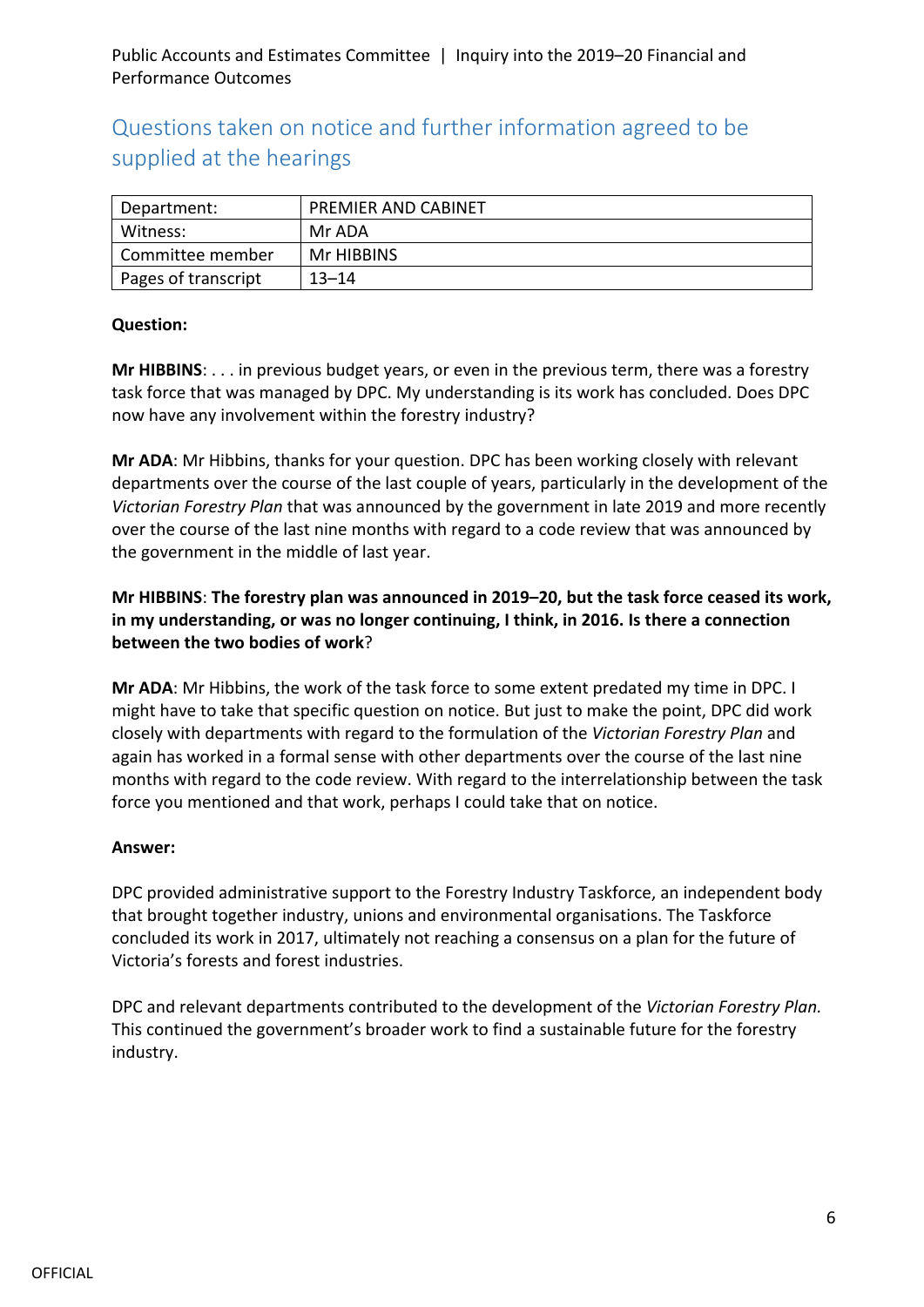## Questions taken on notice and further information agreed to be supplied at the hearings

| Department:         | <b>PREMIER AND CABINET</b> |
|---------------------|----------------------------|
| Witness:            | Mr MOULE                   |
| Committee member:   | Mr O'BRIEN                 |
| Page of transcript: | 14                         |

#### **Question:**

**Mr D O'BRIEN**: Secretary, can I just begin—the department let a contract that started on 31 January last year for \$905 000 for Givit, the not-for-profit donations broker, I guess you would call them. It is described as for 'End-to-end management and coordination of individual and corporate donations associated with disaster and emergency recovery Victoria'. **Could you provide some information on what that actually was? Was that the bushfire fund?**

**Mr MOULE**: Excuse me. Are you referring to an item specifically in the questionnaire, or just not—

**Mr D O'BRIEN**: No, it is a contract on the government contracts website—Department of Premier and Cabinet, \$905 407. It is a two-year contract. There is a number on it, a contract number—DPC19-20-149—if that helps. I just wanted to get an idea of what it was for and what they are doing and whether it was perhaps related to the government taking over the bushfire donations fund.

**Mr MOULE**: We may need to take that on notice, Mr O'Brien. We cannot seem to find at hand material related to that. But we are happy to take any questions on that.

**Mr D O'BRIEN**: Okay, **could you provide a bit more detail on it, including a breakdown of what the contract actually involves, what services they are providing and what sort of money they are managing, so for nearly a million dollars, was it managing \$5 million donations or was it 100? And was there was a tender process as well for that?**

#### **Answer:**

Bushfire Recovery Victoria entered into a services contract with Givit Listed Ltd on 31 January 2020 for a two-year period, with a total contract value of \$905,407. The engagement was actioned under critical incident procurement processes, in line with the provision set out in the Victorian Government Purchasing Board's governance policy.

This contract does not apply to the administration of the Victorian Bushfire Donations Fund.

Givit, on behalf of Bushfire Recovery Victoria, coordinates and manages the offers of goods and services (donations) made to bushfire affected communities through a sophisticated online donation management platform (the Givit platform). Givit works with local councils, charities and community groups to match and distribute the donations. As part of this engagement, Givit has created a tailored page for Victoria on their platform and has employed two staff to work in the eastern part of Victoria. These staff costs form most of the contracted expenditure.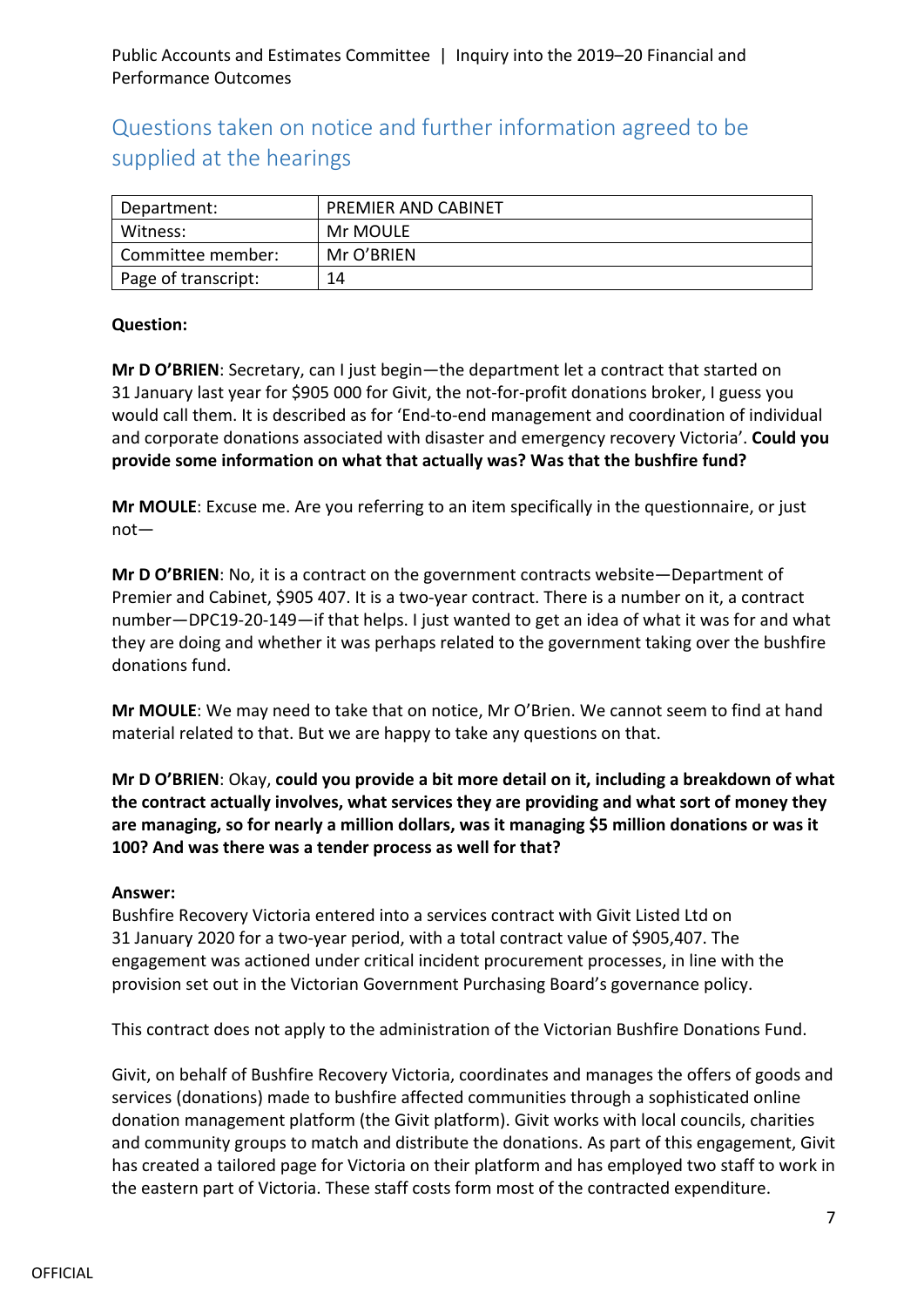To date, Givit has worked with 40 charities and local organisations to support recovery needs by ensuring more than 16,000 donations have been received and distributed into bushfire affected communities in Eastern Victoria. Through the Givit platform, Givit has provided power tools, water tanks, vouchers towards equipment, food, fuel and items for schools. Givit has also furnished more than 30 modular homes provided by Bushfire Recovery Victoria to families who lost their home.

Givit's platform and on ground presence helps reduce the burden of managing such large volumes of donations by local services and also reduces the volume of goods which may not be utilised and sent to landfill.

Givit is contracted to continue providing these services until January 2022.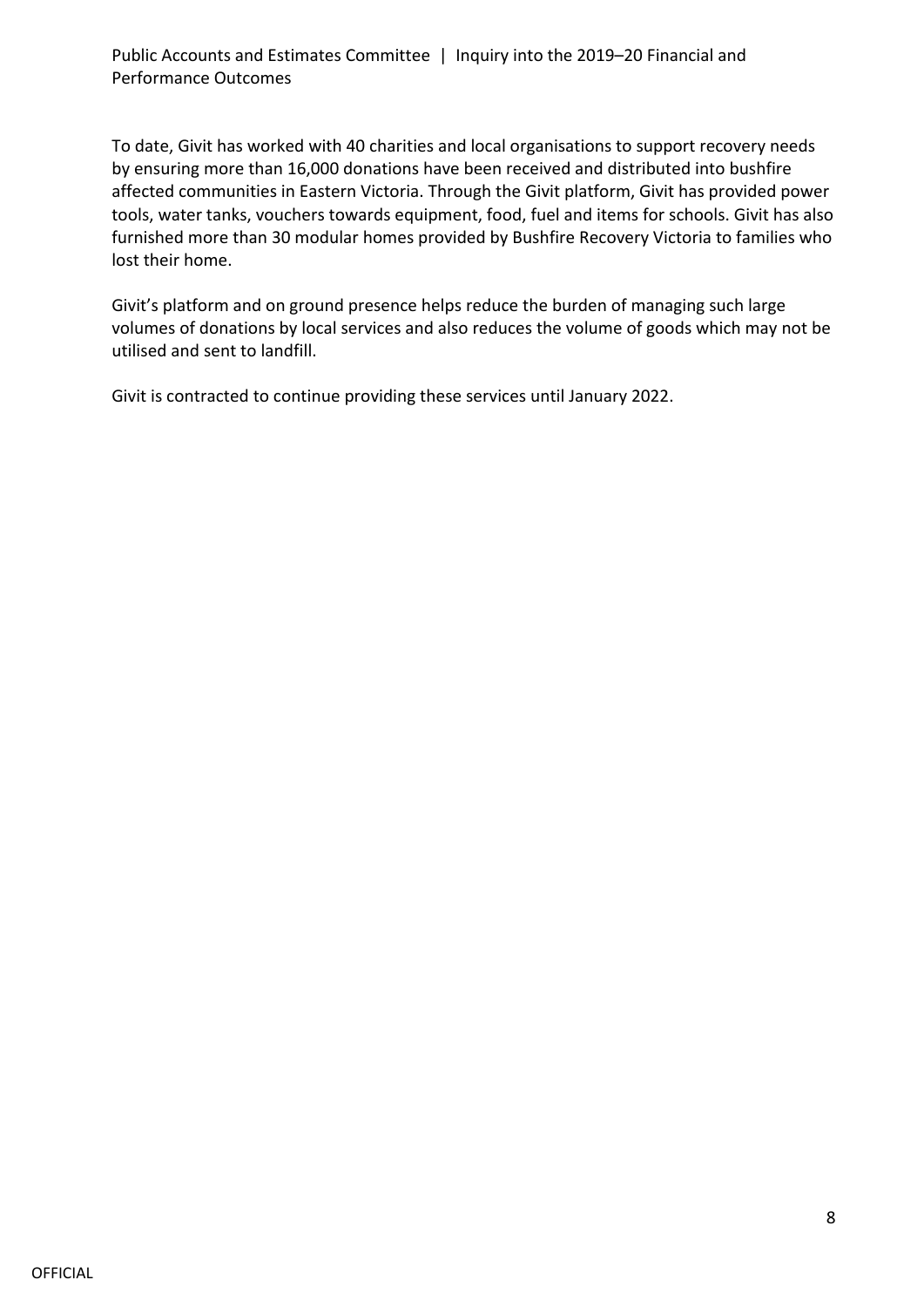Questions taken on notice and further information agreed to be supplied at the hearings

| Department:                      | <b>PREMIER AND CABINET</b> |
|----------------------------------|----------------------------|
| Witness:                         | Mr O'CONNOR                |
| Committee member:   Mr O'BRIEN   |                            |
| Page/s of transcript: $ 15 - 16$ |                            |

#### **Question:**

**Mr D O'BRIEN:** Okay. Can I just move to some enterprise bargaining questions, so perhaps Mr O'Connor: **In relation to major EBAs for 2019–20, can you provide a list of the annual pay increases agreed to under the various EBAs that the central bargaining unit has been involved in that were settled in 2019–20?**

**Mr O'CONNOR:** We can take that on notice, Mr O'Brien. We are happy to provide that, as usual.

…

**Mr D O'BRIEN:** What percentage of public sector wage agreements complied with the government's enterprise bargaining framework for 2019–20?

**Mr O'CONNOR:** All of them, as far as I am aware, Mr O'Brien.

**Mr D O'BRIEN:** 100 per cent?

**Mr O'CONNOR**: Yes.

**Mr D O'BRIEN**: Okay. **Did any of them only comply with the framework because ERC approved a variation from wages policy, and if so, which agreements?**

**Mr O'CONNOR:** I would have to take that on notice, but I am not aware of any falling in within that category. I am obviously not able to talk about cabinet deliberations.

**Mr D O'BRIEN:** No. So as far as you are aware, though—well, not as far as you are aware; you are the man—did all EBAs comply with the wages policy?

**Mr O'CONNOR**: Yes.

**Mr D O'BRIEN:** Okay. Can I ask: **which EBAs, for the full final year aggregate costs of that, are higher than the offsets for that EBA so as to create a net cost to the government that is likely to continue beyond the EBA period? Were there any of those?**

**Mr O'CONNOR:** I am not quite sure what your question is there, Mr O'Brien, in the sense that obviously the agreements are assessed by Treasury and Finance for financial viability and sustainability, and all of the agreements will have passed that test—but I am not sure whether that answers your question or not.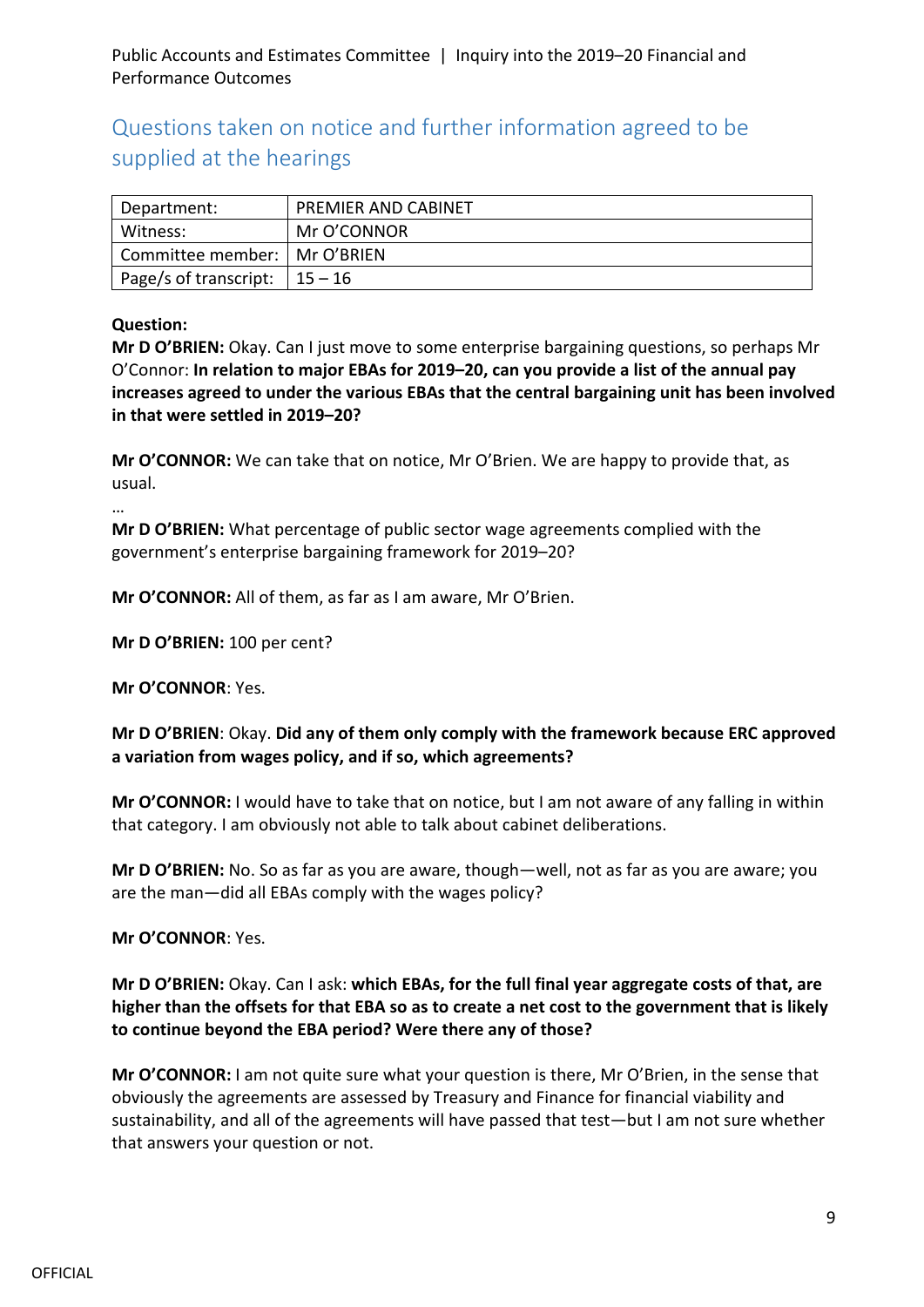**Mr D O'BRIEN:** Well, I guess, **looking at the, as I said, the final year aggregate costs, if there is any increase in those costs, whether they are offset by departments or are there any where they were not?**

**Mr O'CONNOR:** Again, I am not aware immediately of whether any fall into that category, but I might have to take that on notice.

**Mr D O'BRIEN:** Can I ask you to check that on notice?

**Mr O'CONNOR:** Yes.

#### **Answer:**

Major Agreements approved by the Victorian Government in 2019–20 were:

| <b>Name of Agreement</b>                                                                                                                         | <b>Nominal Expiry of</b><br>this Agreement | <b>Annual Salary Increases</b>                                                                                                         |
|--------------------------------------------------------------------------------------------------------------------------------------------------|--------------------------------------------|----------------------------------------------------------------------------------------------------------------------------------------|
| Victoria Police (Police Officers,<br>Protective Services Officers, Police<br><b>Reservists and Police Recruits)</b><br>Enterprise Agreement 2019 | 30 Nov 2023                                | Average salary increase<br>of 2.0% p.a.<br>01/01/2020-1.5%<br>01/07/2020-1.5%<br>01/07/2021-1.5%<br>01/07/2022-2.0%<br>01/07/2023-1.5% |

In order to comply with Wages Policy all proposed enterprise agreements must be fiscally sustainable and fully funded from capped indexation, revenue or have appropriate costs offsets, which do not create a net cost to the government. All agreements approved by government complied with Wages Policy. Where there are other obligations or commitments including legislative requirements (e.g. superannuation guarantee increase), these do not contribute to the Wages Policy calculation.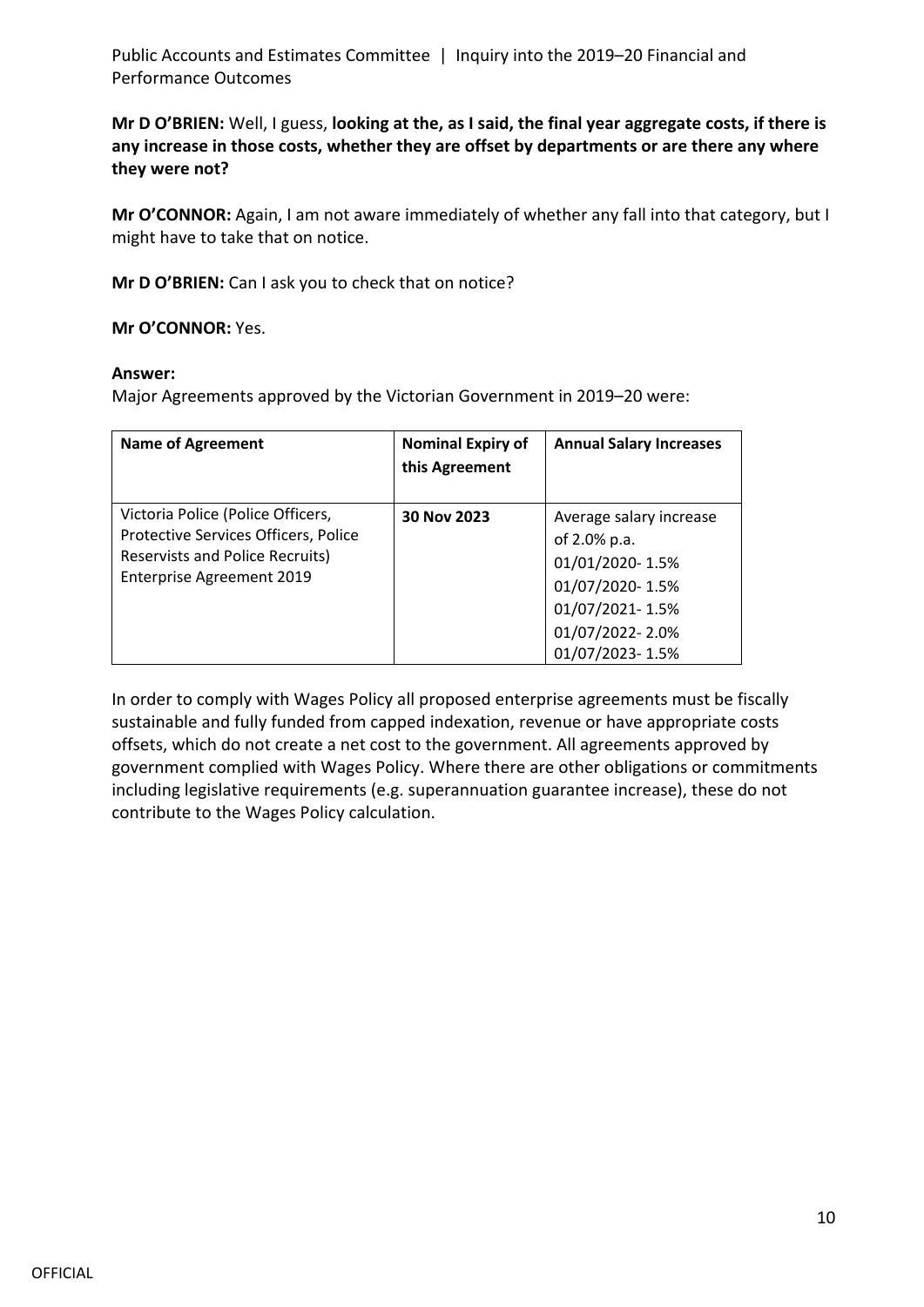## Questions taken on notice and further information agreed to be supplied at the hearings

| Department          | <b>PREMIER AND CABINET</b> |
|---------------------|----------------------------|
| Witness             | Mr O'CONNOR                |
| Committee member    | Mr O'BRIEN                 |
| Pages of transcript | $15 - 16$                  |

#### **Question:**

**Mr D O'BRIEN**: The portable long service leave scheme for 2019 set a target for workers registered of \$75 000—that is on budget paper 3, page 303, of the 2019–20 budget—and as stated that 'reflects the total number of estimated eligible workers under the scheme'. But the outcome in this year's budget papers showed that there were 114 000 registered workers for the portable long service scheme. So the question I have is: **was the original target wrong and the estimate of who would actually be eligible to be registered, or is the authority registering workers outside the industries that were supposed to be covered?**

**Mr O'CONNOR:** No. Look, I think the original target would have been an estimation of what we thought would be achievable within the time period. If it has been exceeded, that would be in recognition of the processes that we have put in place. The original estimate was not based on estimating the total number of workers that would be eligible for the scheme; it was more linked to the time period within which we would have to register them.

**Mr D O'BRIEN**: Well, like I said, the actual note in the budget papers says it 'reflects the total number of estimated eligible workers under the scheme'.

**Mr O'CONNOR:** In relation to the 75 000?

#### **Mr D O'BRIEN**: Yes.

**Mr O'CONNOR**: Well, I will have to take that on notice, but I think my understanding was that we were setting a target based upon the time frame within which the authority would be up and running. We never contemplated that we would be registering every worker within the three sectors in that first year.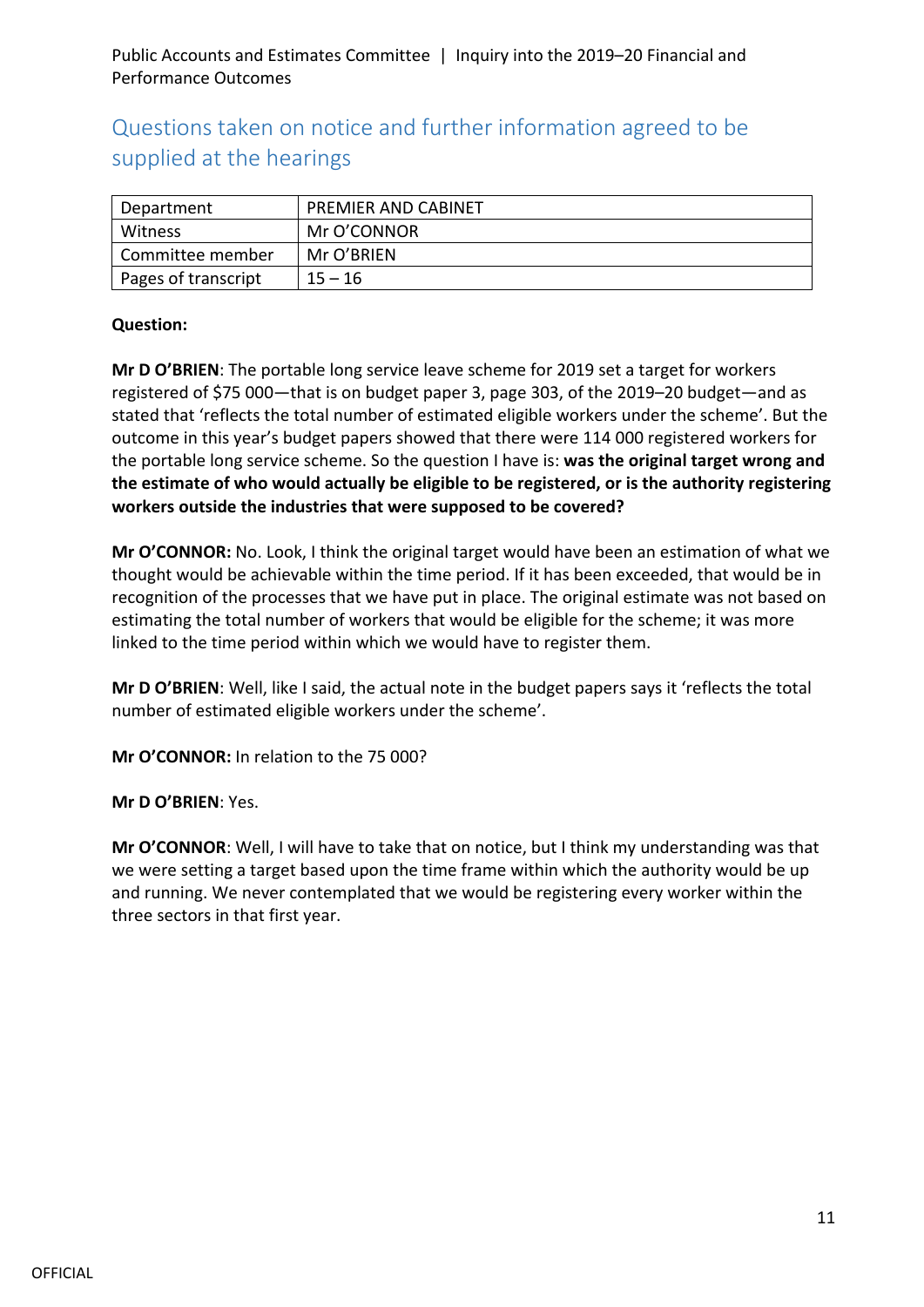#### **Answer:**

The 2019–20 Budget Paper 3 (BP3) estimate of 75,000 employees registered for the scheme was a conservative estimate based on:

- the scheme being the first of its type in Victoria (other than CoINVEST, the construction industry portable long service leave scheme)
- uncertainty regarding the actual number of employers and employees who may have been eligible for the scheme
- advice from similar schemes in other jurisdictions, where experience indicated that take-up was gradual rather than immediate.

The Portable Long Service Leave Authority (PLSA) exceeded its 2019–20 target, because it was successful in registering eligible employers. Although employees can apply to be registered, the primary responsibility for registering employees under the legislation rests with the employer.

The PLSA has only registered eligible employers and employees, based on the information provided by employers. In doing so, it exceeded its first year of operation target.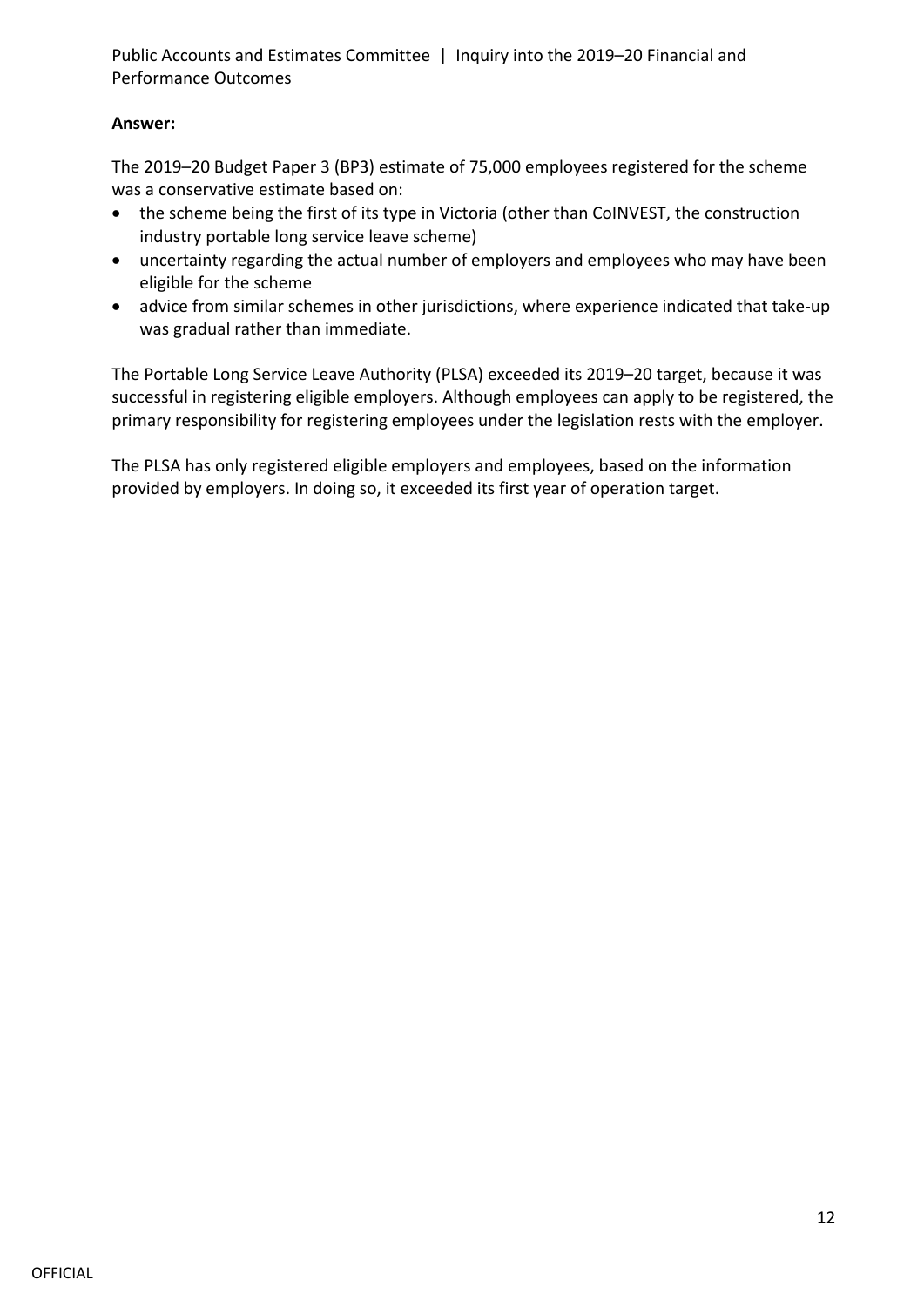## Questions taken on notice and further information agreed to be supplied at the hearings

| Department         | <b>PREMIER AND CABINET</b> |
|--------------------|----------------------------|
| Witness            | Mr MOULE                   |
| Committee member   | Mr O'BRIEN                 |
| Page of transcript | 17                         |

#### **Question:**

**Mr D O'BRIEN**: That dovetails neatly with what I was coming to. The 691 to 1471 is nearly a 100 per cent increase. What KPIs of government have improved in proportion with that increase in executives, given, as you have just said, about a 45 per cent total employment increase in the VPS and a 45 per cent increase in government output but yet nearly a 100 per cent increase in executives? So what have we got for that?

**Mr MOULE**: So I think the first thing that I would reflect on, and **I am happy to provide you more precise information on this**, Mr O'Brien, is that there was a process undertaken where a category of the VPS—senior technical specialists, sometimes referred to as VPS7—over a period of time prior to and including the terms of this current government had been used almost to create quasi-executives who might have otherwise not fit the pure definition of a senior technical specialist, who are employed not to manage large groups or large projects but because of their expertise. At one point in the period of time that you are referring to **there was an uplift as a result of reclassification of those individuals to their correct classification, so I think that has contributed to the number**.

**Mr D O'BRIEN**: So they were changed from VPS 7 to executive level?

**Mr MOULE**: Yes. They were reclassified, because the nature of their jobs meant that they should be. **I am happy to provide you the data on that change**. And then I think in terms of the broader growth, it is reflective of the government's agenda and its investment in new projects and activities.

#### **Answer:**

In July 2015 the Premier directed the Victorian Public Sector Commission (VPSC) to review Victoria's executive officer employment and remuneration framework. The review and subsequent summary report (published in August 2016) found that the former Executive Officer envelope caps had resulted in the Senior Technical Specialist (STS) classification being used in lieu of new Executive roles.

The VPSC recommended that the envelope be removed and the STS classification no longer be used for Executive equivalent roles.

In response to the report, departments have steadily worked to convert STS roles to Executive positions where appropriate. In DPC, this has resulted in 19 roles being reclassified to Executive positions.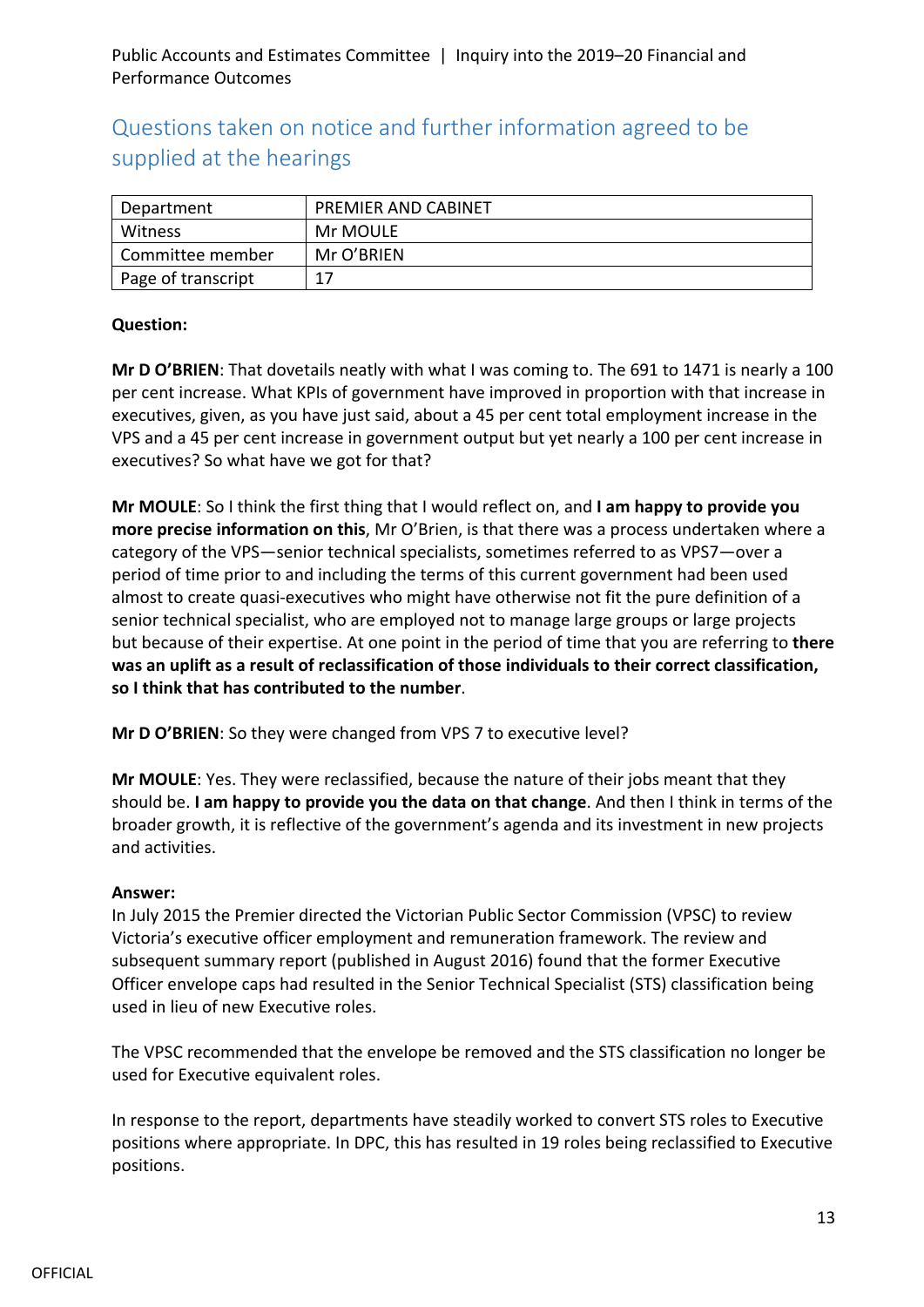## Questions taken on notice and further information agreed to be supplied at the hearings

| Department:         | PREMIER AND CABINET |
|---------------------|---------------------|
| Witness:            | Mr MOULE            |
| Committee member:   | Mr O'BRIEN          |
| Page of transcript: | 17                  |

#### **Question:**

**Mr D O'BRIEN**: **Can I ask—on notice if you do not have it—what the average salary of an executive in the department was for 2019–20?**

**Mr MOULE**: In the Department of Premier and Cabinet specifically?

**Mr D O'BRIEN**: Yes.

**Mr MOULE**: Yes, we can provide that.

#### **Answer:**

The average DPC Executive salary (total remuneration package) of those employed as at 30 June 2020 was \$236,388, which is in line with the median salary for the whole of the VPS of \$235,000.

This figure includes all Department of Premier and Cabinet Core executives, excluding the Secretary.

VPS Executives remuneration is inclusive of superannuation.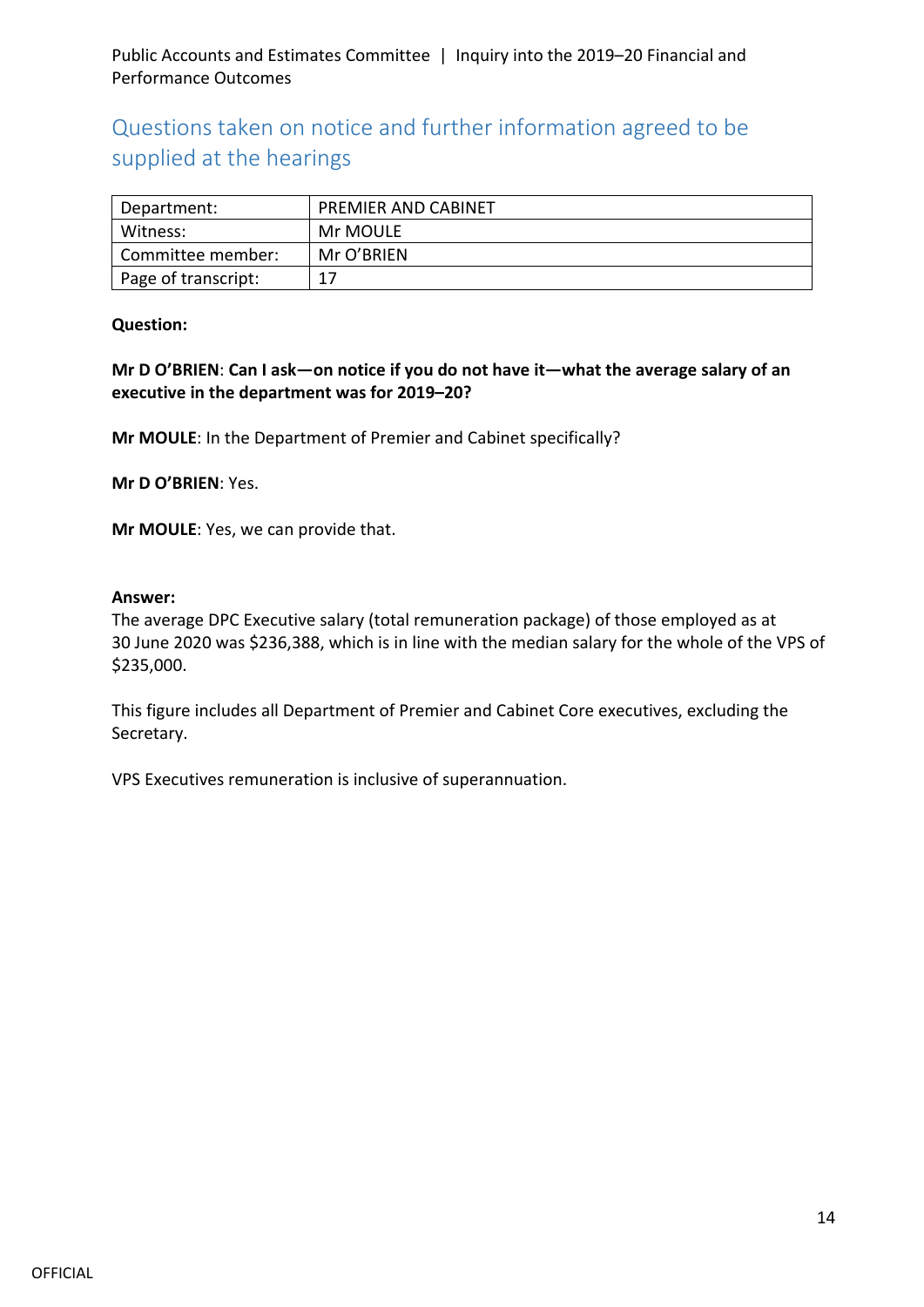Questions taken on notice and further information agreed to be supplied at the hearings

| Department:          | <b>PREMIER AND CABINET</b> |
|----------------------|----------------------------|
| Witness:             | Mr MOULE                   |
| Committee member:    | Mr O'BRIEN                 |
| Pages of transcript: | $17 - 18$                  |

#### **Question:**

**Mr D O'BRIEN**: Can I move on to ministerial offices. **For 2019–20 could you provide for us for each quarter the number of ministerial staff in each office, including the Premier's private office?**

**Mr MOULE**: Yes, insofar as we are able to do that, we can.

. . .

**Mr D O'BRIEN**: **Right. Okay. Are you able to tell me how many staff were in the Premier's private office as at 30 June?**

**Mr MOULE**: Yes, we are.

**Mr D O'BRIEN**: Now, or not?

**Mr MOULE**: I do not have that figure with me, but we will be able to provide that.

**Mr D O'BRIEN**: **Can I get that information, as I said, as best you can for all ministerial staff? Is it possible also to get the staff numbers broken down by job title? So, for example, if we find out there are 100 staff in the PPO, there is a chief of staff, four deputy chiefs of staff, whatever—obviously not their names, just the titles, if that is possible, please.**

**Mr MOULE**: Yes. I think we should have access to some delineation within the payroll system that allows us to do that.

#### **Answer:**

There were 286.63 Full Time Equivalent (FTE) ministerial staff employed as at June 2020, comprising 86.90 FTE staff employed in the Premier's Private Office and 199.73 FTE staff employed in other ministerial offices.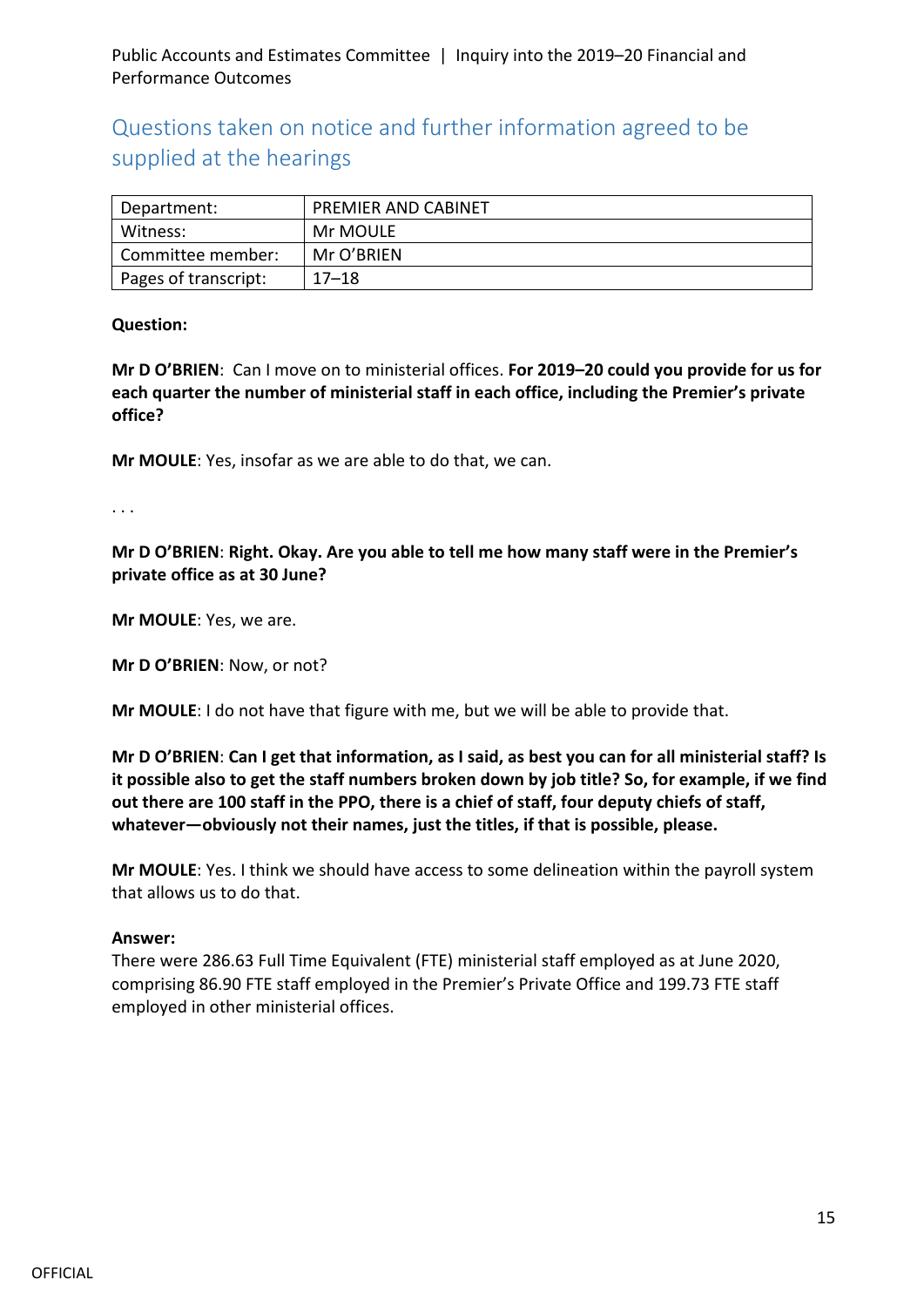The following table shows a breakdown of ministerial staff across all ministerial offices:

| <b>Ministerial Office</b>       | <b>Total FTE Staff</b> |
|---------------------------------|------------------------|
| <b>Premier's Private Office</b> | 86.90                  |
| <b>Deputy Premier Merlino</b>   | 12.40                  |
| <b>Minister Pulford</b>         | 8.60                   |
| <b>Minister Pallas</b>          | 13.80                  |
| <b>Minister Allan</b>           | 13.40                  |
| Minister Donnellan              | 9.00                   |
| <b>Minister Foley</b>           | 8.60                   |
| <b>Minister Hennessy</b>        | 11.00                  |
| <b>Minister Tierney</b>         | 6.00                   |
| <b>Minister Mikakos</b>         | 11.90                  |
| Minister Pakula                 | 12.00                  |
| <b>Minister Scott</b>           | 6.00                   |
| Minister Wynne                  | 10.80                  |
| <b>Minister Neville</b>         | 10.63                  |
| Minister D'Ambrosio             | 9.00                   |
| <b>Minister Kairouz</b>         | 6.60                   |
| <b>Cabinet Secretary</b>        | 1.00                   |
| <b>Minister Carroll</b>         | 8.00                   |
| <b>Minister Horne</b>           | 7.00                   |
| Minister Somyurek               | 6.00                   |
| <b>Minister Williams</b>        | 9.00                   |
| <b>Minister Symes</b>           | 11.00                  |
| <b>Minister Spence</b>          | 8.00                   |
| <b>Total FTE Staff</b>          | 286.63                 |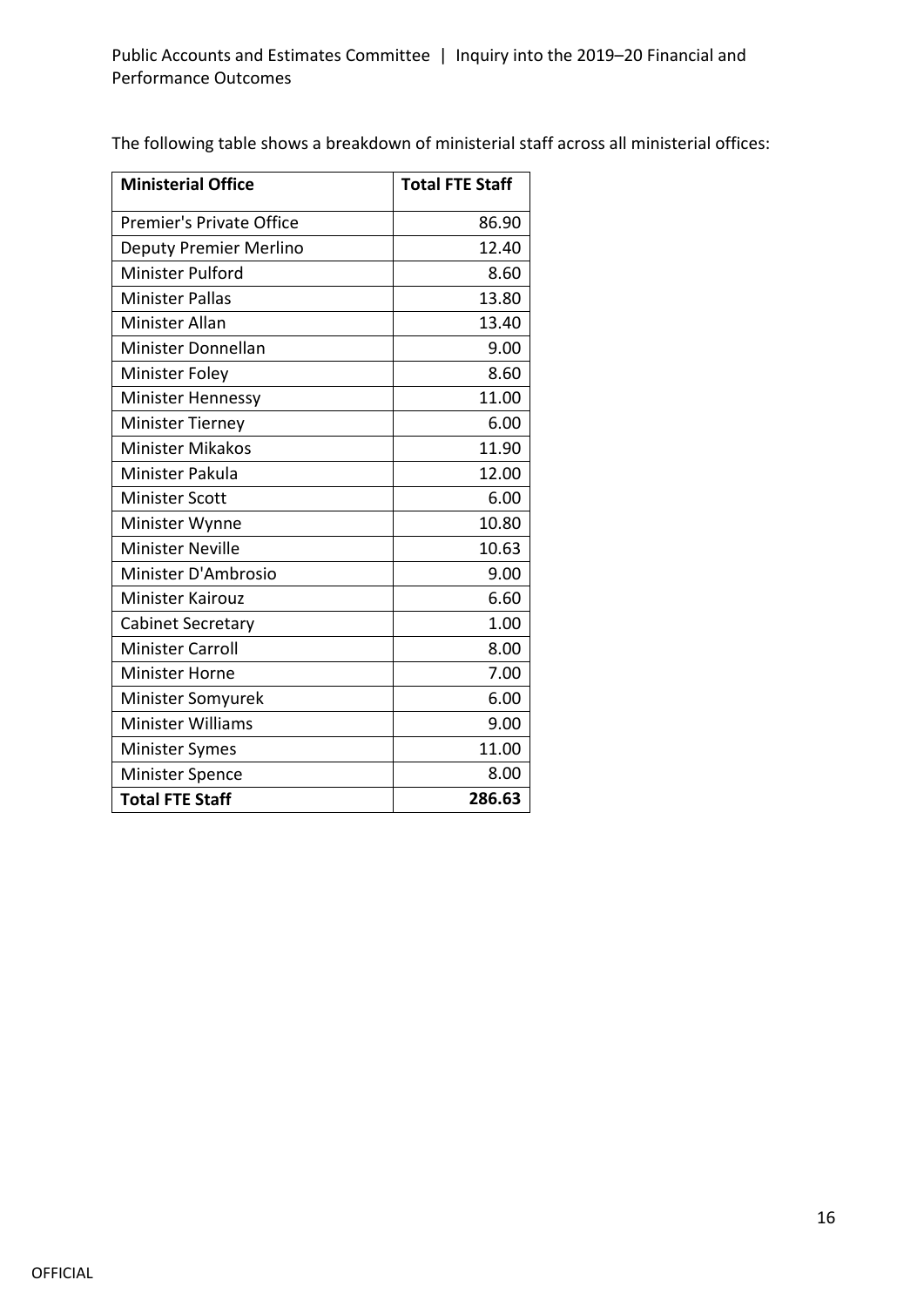## Questions taken on notice and further information agreed to be supplied at the hearings

| Department:         | <b>PREMIER AND CABINET</b> |
|---------------------|----------------------------|
| Witness:            | Mr MOULE                   |
| Committee member:   | <b>Mr LIMBRICK</b>         |
| Page of transcript: | ว 1                        |

#### **Question:**

**Mr LIMBRICK**: I would like to just pick up firstly some of the points that you were raising previously around the Staying Apart Keeps Us Together campaign that you were running. What was the total cost that was paid out in advertising fees during that campaign?

**Mr MOULE**: . . .For the Staying Apart Keeps Us Together campaign, for the period within 2019– 20, the cost of the campaign from 1 May to 30 June was \$6.31 million. This included \$4.54 million in advertising costs, and the balance was for the creative material and the agency that was leading the campaign.

**Mr LIMBRICK**: **Thank you. And with those advertising costs, what was the break-up of media types? I think you said 4 point—sorry, what was it?**

**Mr MOULE**: The media buy itself was \$4.54 million.

**Mr LIMBRICK**: **Yes. And do you know what types of media that was broken up between?** I know that there was some stuff on radio and social media and television and bus shelters and all those sorts of things.

**Mr MOULE**: In terms of the channels used, it was probably one of the broadest campaigns the government would have run. I do not have the entire breakdown here. Some of that material would be in our annual report, but otherwise I am happy to provide what we have on notice.

#### **Answer:**

All available paid media channels were utilised for the campaign, including channels where there were opportunities to have in-language materials for Culturally and Linguistically Diverse audiences, e.g. press, radio, digital display, social media and video. The breakdown of spend across those channels for the period of May–June 2020 is listed below.

| <b>Channel</b>                  | Percentage of total spend (May-June 2020) |
|---------------------------------|-------------------------------------------|
| Press (incl. CALD and Regional) | 27.4%                                     |
| Television                      | 21.2%                                     |
| Out of Home                     | 18.3%                                     |
| Radio                           | 17.4%                                     |
| Digital Display                 | 7.4%                                      |
| Social Media                    | 3.9%                                      |
| Online Search                   | 2.9%                                      |
| Video                           | 1.5%                                      |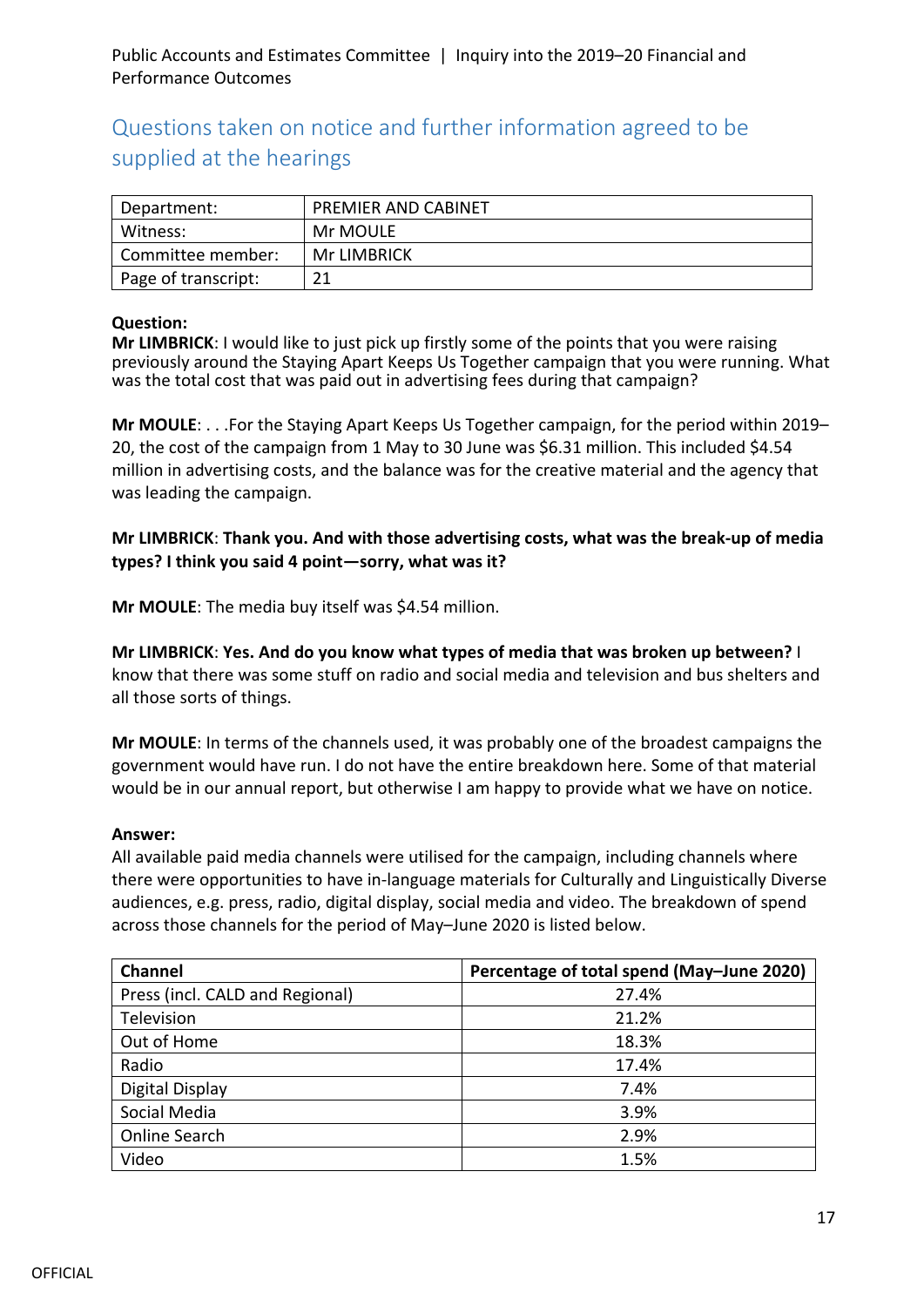## Questions taken on notice and further information agreed to be supplied at the hearings

| Department         | <b>PREMIER AND CABINET</b> |
|--------------------|----------------------------|
| Witness            | Mr ADA                     |
| Committee member   | Mr LIMBRICK                |
| Page of transcript | 23                         |

#### **Question:**

**Mr LIMBRICK**: Thank you. A couple of other things unrelated to that, in budget paper 3 on page 320 there are a couple of performance measures that I am interested in learning a bit more about. Firstly, there is one saying the jobs resulting from government facilitation services **under the Victorian Jobs and Investment Fund, and it says that there are 474 jobs created during the 2019–20 financial year. How much money was expended to create those jobs?**

**Mr ADA**: Thanks, Mr Limbrick, for the question. The Victorian Jobs and Investment Fund was established in the 2019–20 budget. As you point out, the output measures fell well short of the target in 2019–20. That was for a number of reasons. There was some reprioritisation out of the fund to a number of urgent bushfire projects in eastern Victoria that did not contribute to new jobs growth or capital investment. That was a particular reason why the actual performance fell short of the target.

#### **Mr LIMBRICK**: **Yes, I am aware of the reason it states in the budget paper, but my question is: how much money was expended for those 474 jobs?**

**Mr ADA**: I think probably the best thing to do is to take that question on notice and provide that breakdown for you, Mr Limbrick.

#### **Answer:**

In 2019–20, \$4,106,500 million in Victorian Jobs and Investment Fund (VJIF) funding was allocated to contracted projects that generated 474 new ongoing FTE positions.

Beyond this, a significant portion of VJIF funding was allocated in 2019–20 to bushfire recovery projects and to other projects that supported the retention of Victorian jobs.

Further significant VJIF funding in 2019–20 was committed to numerous investment projects which were finalised in 2020–21. The jobs and capital expenditure outcomes arising from these projects will be claimed (and reported on) in 2021–22, as the year in which the grant agreements were formally executed.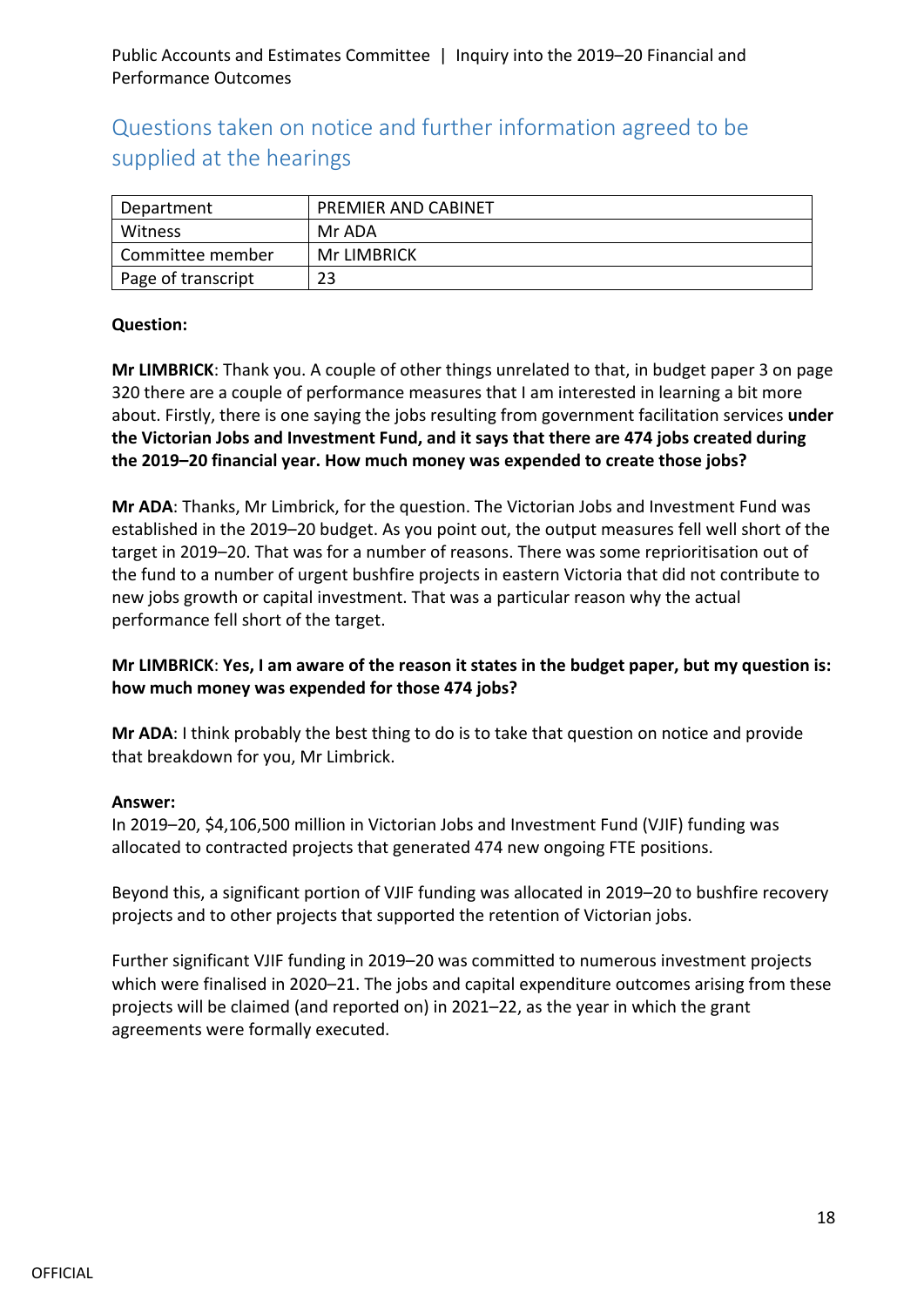## Questions taken on notice and further information agreed to be supplied at the hearings

| Department:          | <b>PREIMIER AND CABINET</b> |
|----------------------|-----------------------------|
| Witness:             | Mr MOULE                    |
| Committee member:    | Mr LIMBRICK                 |
| Pages of transcript: | $23 - 24$                   |

#### **Question:**

**Mr LIMBRICK**: . . . Another performance measure that is in here is the number of projects facilitated by the behavioural insights unit.

. . .

#### **Mr LIMBRICK**: . . . **Where could one find those if they wanted to find one that was publicly available?**

**Mr MOULE**: I am happy to take on notice providing you with advice on where there is specifically a bespoke piece of work that is now publicly available and not just incorporated in perhaps the outcome of the overall project. . .

#### **Mr LIMBRICK**: **Would it be possible to get a list of those 10 projects and a one-sentence summary of what they did? Is it possible to take that on notice, maybe?**

**Mr CAMPBELL**: . . . because of the partnership approach we obviously would want to check with those who we are working with to make sure we take any sensitivities into regard. But we can give you that list and provide that.

#### **Answer:**

## 1. **Behavioural approaches to communication** Mar–Jun 20 The Behavioural Insights Unit (BIU) provided advice and training to DPC's strategic communications area in the application of behavioural concepts and approaches, particularly

in relation to COVID-19 communications. This advice was applied across government communications and campaigns which has seen a high degree of public compliance with COVIDSafe behaviours and COVID-19 restrictions.

## 2. **Maintaining compliance as restrictions change** Mare 100 Mar–Jun 20 BIU provided behavioural science informed advice to promote a range of COVID Safe compliance behaviours to Strategic Communications (DPC), Coronavirus Hub (DPC), and various teams in the Department of Health. The advice helped guide government communications to the public as restrictions were changing, optimising public understanding and likelihood of compliance.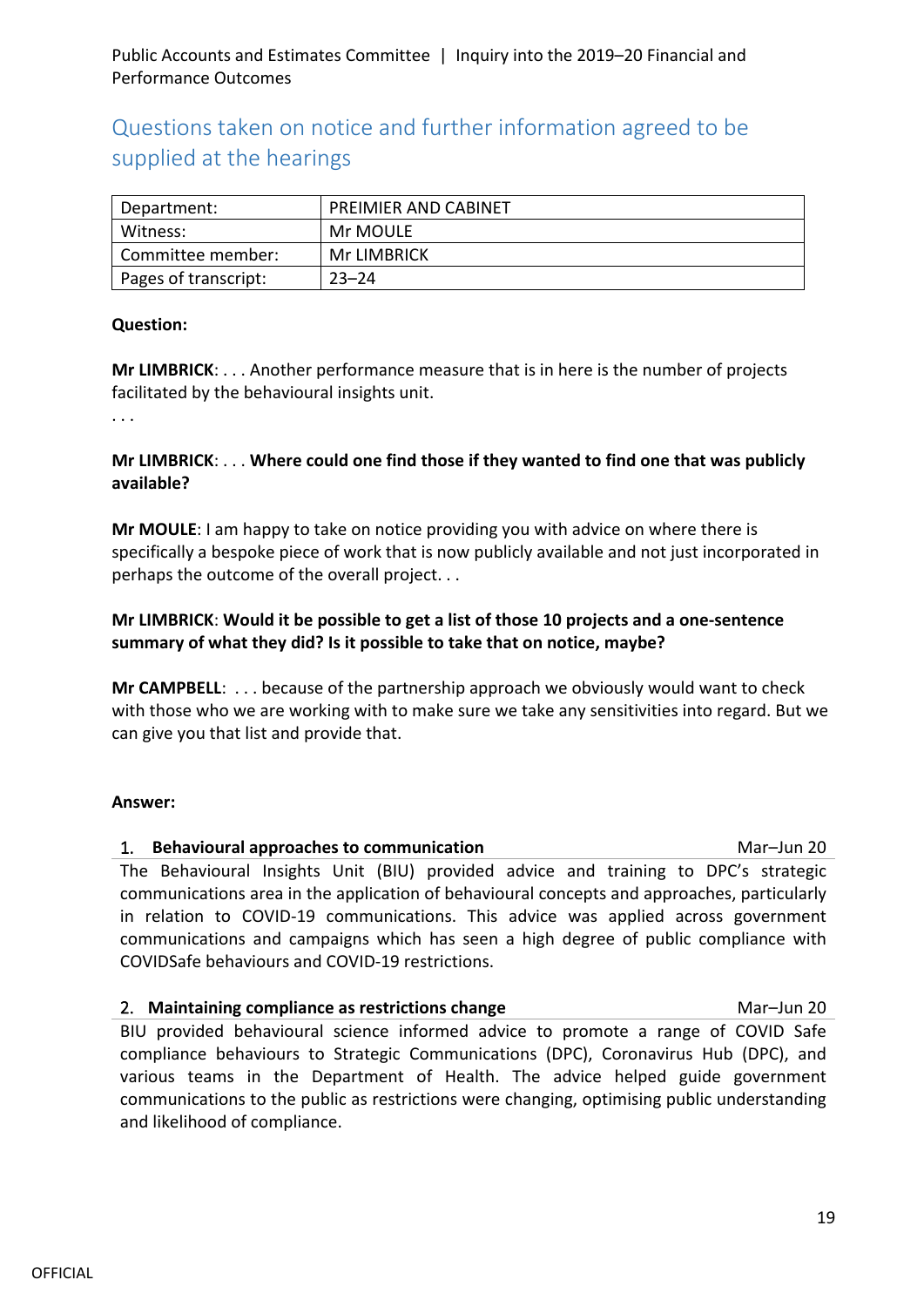3. **Understanding barriers and enablers to remote working** Jun 20 BIU developed the Whole of Victorian Government (WoVG) pulse survey on remote working in the VPS and generated insights on wellbeing, work design, and remote working preferences. BIU continues to advise on the longitudinal WoVG pulse survey, which is being used to inform ongoing WoVG reform work, such as embedding flexible work across the VPS and the approach of returning employees to the workplace.

4. **PlayLearnGrow SMS program for parents of 2–3 year olds** Jan–Mar 20 BIU partnered with the Department of Education to develop and implement a 12-week behaviourally-informed SMS program (PlayLearnGrow) that provided tips and resources to 2,700 parents of 2–3 year olds, with the aim of fostering the home learning environment and improving children's learning and development at a critical stage to support their long-term health and wellbeing. 87 per cent of participants in the PlayLearnGrow trial said the program was useful to them and their child, and the program has since been scaled into a 24-week program to support more parents during COVID-19 restrictions.

5. **Emergency Department Diversion** Jul–Sep 19 The project directed patients who presented at Austin Hospital Emergency Department with semi-urgent or non-urgent health conditions to access more appropriate community-based health services through a trial of nurse-led face-to-face education sessions on management of respiratory related illnesses. The trial findings were used to inform patient engagement and communications in a range of other initiatives to increase emergency department capacity for critical service delivery.

#### 6. **Evaluating a whole-of-government youth engagement initiatives suite** Jul–Aug 19

The BIU supported an evaluation to assess the delivery and impact of a suite of youth engagement initiatives. Drawing on a transdisciplinary range of methods, the evaluation identified key findings and provided specific behavioural recommendations to enhance the impact of existing programs and further improve how government responds to youth offending and disengagement. These recommendations are being used in the development of the Government's youth strategy.

#### 7. **St Vincent's hospital specialist clinics RCT** Jul–Sep 19

The BIU redesigned the SMS reminders at St Vincent's Hospital to increase the share of patients who brought their referral letter with them by 12 percentage points from 71 per cent to 83 per cent. The findings from the intervention provided insight to help develop improved ways of supporting patients to complete their pre-surgery requirements, minimising avoidable elective surgery cancellations.

## 8. **Northern Health hospital specialist clinics RCT** Manual Sul-Sep 19

The BIU partnered with Northern health to run a randomised control trial sending reminder letters to patients ahead of their specialist appointments. The behaviourally informed reminder letter reduced missed appointments at Northern Health by 32 per cent. Scaled across Northern Health, this reduction could represent over \$1.5 million savings per year.

20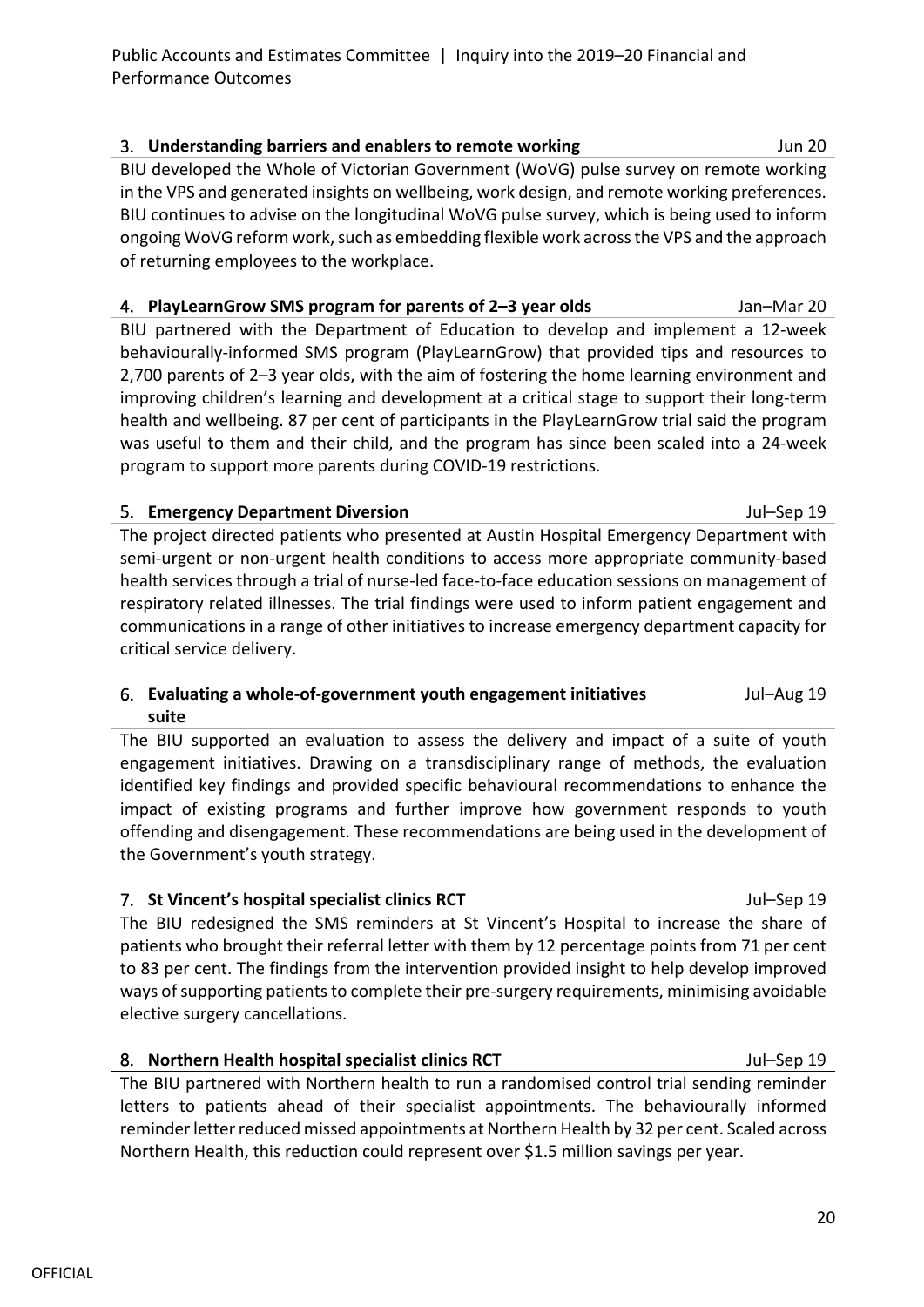#### 9. **Organ donation - Seniors card** Mar–Oct 19

The BIU worked with Donate Life Victoria, Seniors Card and Department of Health to increase organ donation registration rates among Senior Card applicants. In total, an additional 364 people registered to be an organ donor through the Senior Card organ donation trial (an almost 100-fold improvement on previous trials). One organ donor can save up to 7 lives, so this trial alone has the potential to save 2,500 lives. Learning from the trial was used to inform future design and service delivery approaches.

#### 10. **Training and capability build** Jul 19–Mar 20

The BIU is building the behavioural science capability of the Victorian Public Service, providing bespoke courses to support key skillsets in policy development and service delivery. This investment saves government money that would otherwise be spent on consultancies by building internal specialist capability — even insourcing the training saves more than \$1 million per year. Over 520 VPS attended courses over the nine months where face-to-face training was available in 2019–20, with high participation satisfaction rates; more than 95 per cent of attendees would recommend the course to others.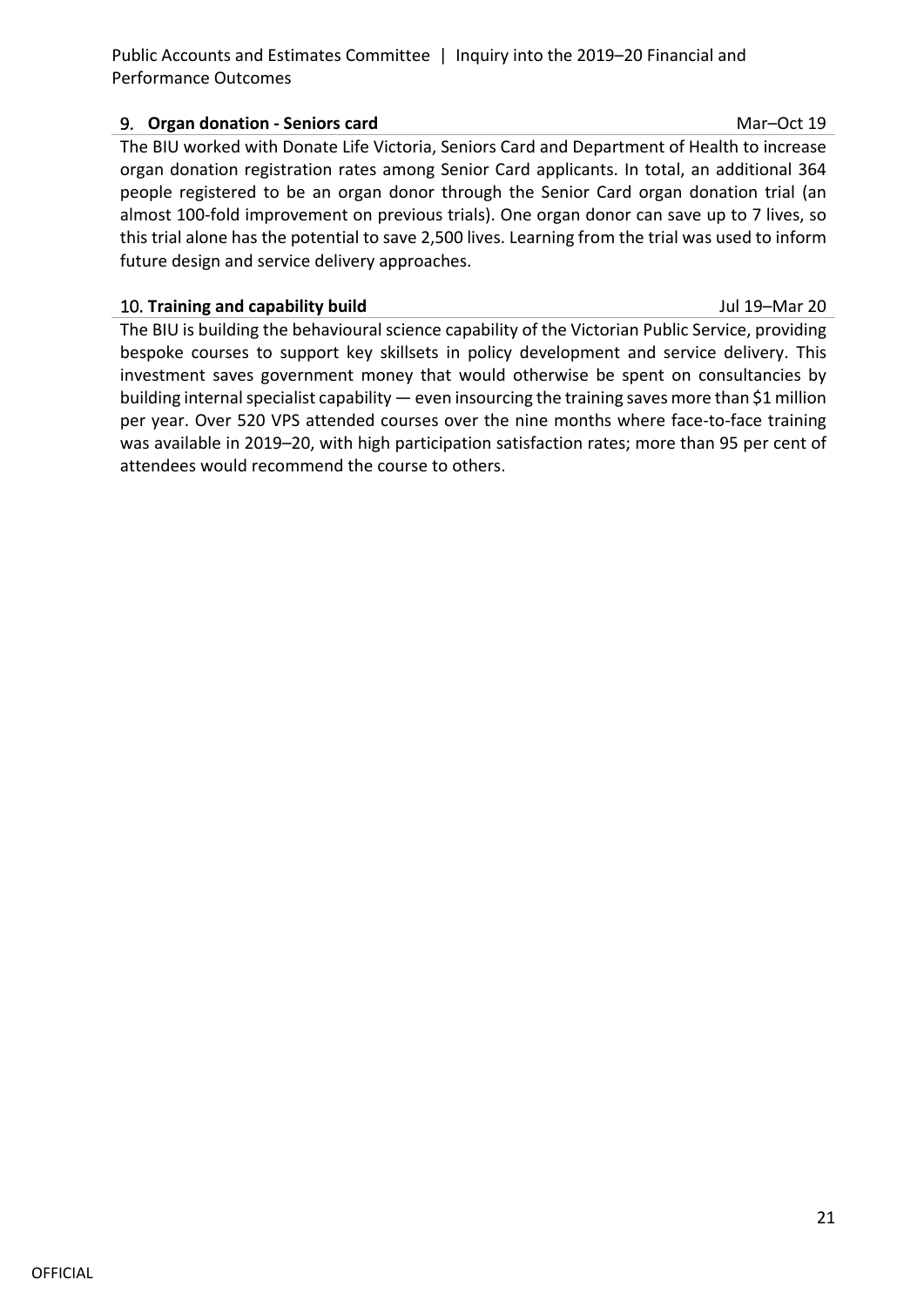## Questions taken on notice and further information agreed to be supplied at the hearings

| Department:          | <b>PREMIER AND CABINET</b> |
|----------------------|----------------------------|
| Witness:             | Mr MOULE                   |
| Committee member:    | Ms VALLENCE                |
| Pages of transcript: | $27 - 28$                  |

#### **Question:**

**Ms VALLENCE**: I would just like to pick up on something that was discussed earlier, Secretary, and it is in relation to the Facebook page and expenditure related to promoting the Premier's Facebook page. Can you provide us a full figure for the 2019–20 year—on promoting the Premier's Facebook page?

**Mr MOULE**: Yes, Ms Vallence. And sorry, Mr O'Brien, that time beat us when I was answering this question last. For the 2019–20 financial year the expenditure was commensurate with but less than the previous two years. It was \$158 874; the previous two years were in the 160s.

**Ms VALLENCE**: So, \$158 874 for the 2019–20 year, **and you mentioned there was a credit card that is utilised and then journalled back. What is the value on that credit card? Is it unlimited?**

**Mr MOULE**: I understand that just to be the DPC credit facility that we have. I would need to get details on exactly that. It is not a Premier's office credit card, it is a department card, but in order to facilitate the transaction with Facebook you have to use a credit card.

**Ms VALLENCE**: **No, I understand that, but if you could provide, on notice perhaps, in terms of if there are any limits there. Is that okay?**

**Mr MOULE**: Yes.

#### **Answer:**

DPC has three departmental Corporate Credit Cards used for central expenses. Two have monthly credit limits of \$50,000 and a transaction limit of \$5,000, and the other a monthly credit limit of \$50,000 and a transaction limit of \$25,000.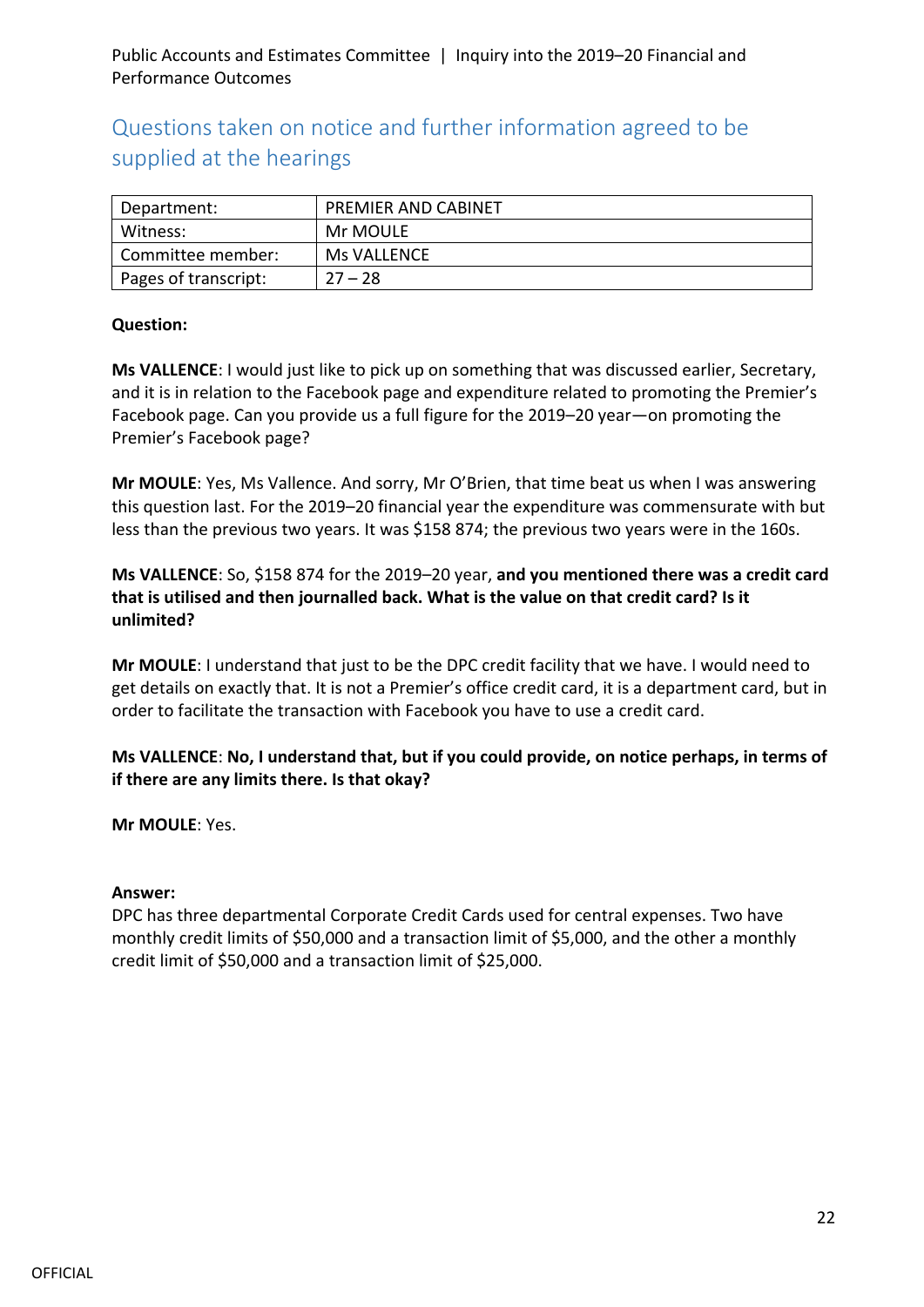## Questions taken on notice and further information agreed to be supplied at the hearings

| Department:         | <b>PREMIER AND CABINET</b> |
|---------------------|----------------------------|
| Witness:            | Mr HEMMING                 |
| Committee member:   | Ms VALLENCE                |
| Page of transcript: | 28                         |

#### **Question:**

**Ms VALLENCE**: . . . Mr Hemming, a question to you perhaps. Page 92 of budget paper 3 has

\$1.2 million given to the chief parliamentary counsel to employ additional legislative drafters. **How much was spent at 30 June 2020, and how many additional drafters did that provide?**

**Mr HEMMING**: I might defer to my colleague, Deputy Secretary Campbell. I do not have that figure, I am sorry. Collectively we might take it on notice.

**Ms VALLENCE**: Yes, that is fine.

#### **Answer:**

Budget Paper No.3 (page 92) listed an allocation of \$1.2 million for a range of purposes under the heading of 'Building capacity in the Office of the Chief Parliamentary Counsel'.

The allocation of \$1.2 million included funding for additional legislative drafters and publishers, it also included allocations for maintaining and upgrading IT systems, and infrastructure to support service delivery.

Additional drafters assist the Office to meet the needs of members of Parliament and deliver the Government's legislative agenda, and IT system and infrastructure improvements support more efficient processes and deliver accurate legal information and records to the public.

At 30 June 2020, \$563,000 (including on costs) was spent on additional legislative drafters and publishers, as follows:

- Three new VPS4 legislative drafters, employed at different times during the year (\$238,000)
- Two STS legislative drafters on 12-month fixed term, part-time contract renewals (\$265,000)
- One VPS4 legal verification officer, employed for part of the year (\$60,000).

Other components of the \$1.2 million allocation included:

- IT software, server and laptop upgrades (\$355,000)
- Scoping for a replacement legislative database (\$181,000)
- Implementation of digital records (\$115,000).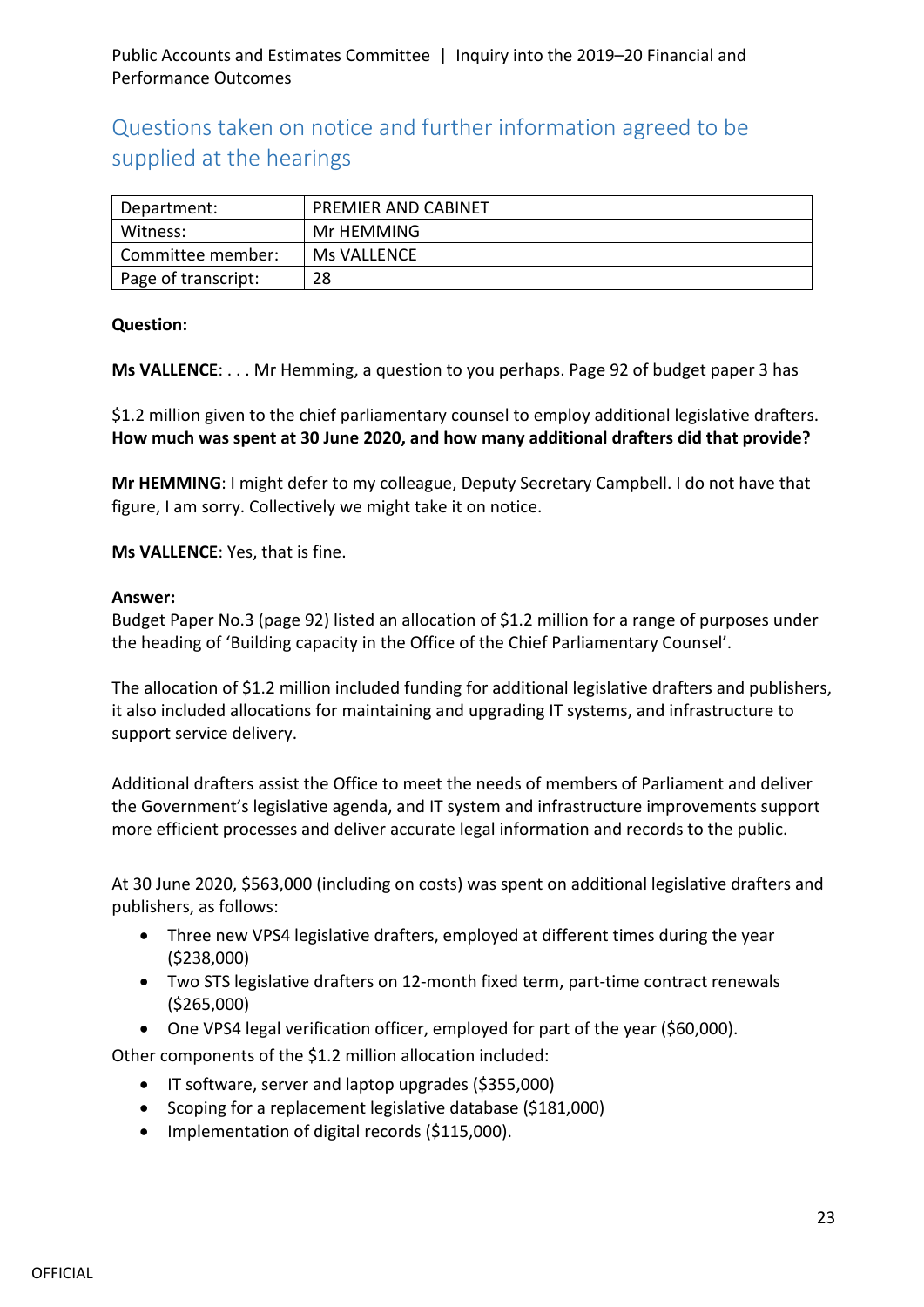## Questions taken on notice and further information agreed to be supplied at the hearings

| Department:         | <b>PREMIER AND CABINET</b> |
|---------------------|----------------------------|
| Witness:            | Mr MOULE                   |
| Committee member:   | Ms VALLENCE                |
| Page of transcript: | 28                         |

#### **Question:**

**Ms VALLENCE**: **How much in the 2019–20 year was spent on the Premier's Instagram page, the Premier's Tik Tok page and all other well-known social media platforms?**

**Mr MOULE**: I only have Facebook information with me. I am happy to provide that on notice if there is in fact any.

**Ms VALLENCE**: **You will provide that on notice—for Instagram, TikTok and any other wellknown social media platform**?

**Mr MOULE**: Yes, Ms Vallence.

#### **Answer:**

Expenditure totalling \$158,874 was incurred during the 2019–20 financial year for the Premier's Facebook page and Instagram.

All charges for Instagram are included in the Facebook invoices. DPC is unable to provide any further breakdown of that spend, as these platforms are treated as one entity by Facebook for advertising purposes.

There was no other social media platform expenditure.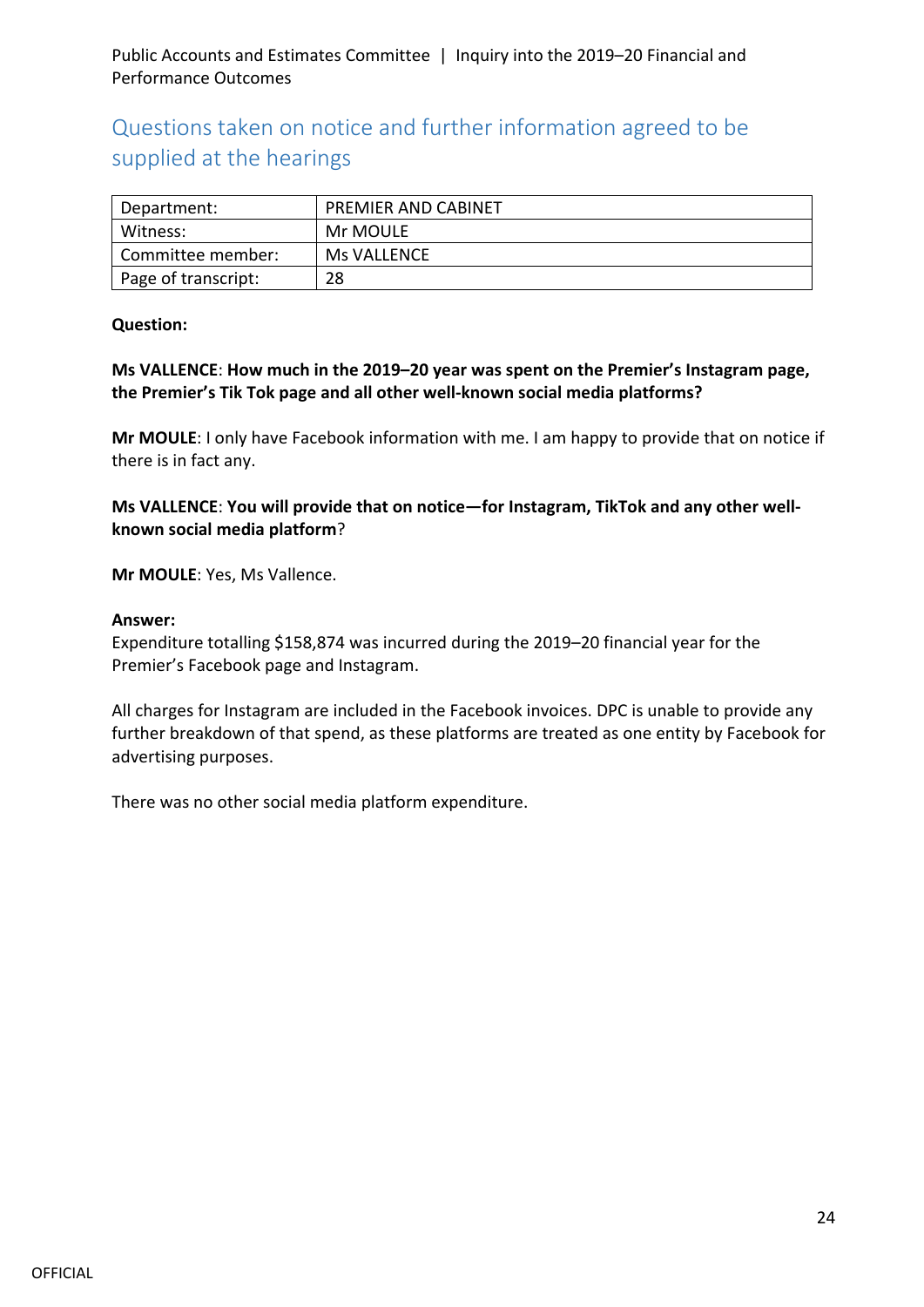Questions taken on notice and further information agreed to be supplied at the hearings

| Department:                      | <b>PREMIER AND CABINET</b> |
|----------------------------------|----------------------------|
| Witness:                         | Mr HEMMING                 |
| Committee member:   Ms VALLENCE  |                            |
| Page/s of transcript: $ 28 - 29$ |                            |

#### **Question:**

**Ms VALLENCE**: Were any external lawyers used in drafting the lockdown directions?

…..

….

**Mr HEMMING**: Ms Vallence, I believe they were. They were engaged, I believe, by the Department of Health and Human Services, though. I do not have any further details about who they were or which firm they were.

#### **Ms VALLENCE: Are you able to provide on notice the names of the firms and the total value spent on those external lawyers for the lockdown directions**?

**Mr HEMMING**: I would have to check with my colleagues at the Department of Health, as it now is, but I can take that on notice and come back if appropriate.

**The CHAIR:** I was about to rule that I think the question is appropriate insofar as it relates to the Department of Premier and Cabinet. Any other elements of that question should have been asked of the Department of Health when they appeared before us previously. I am sure DPC will answer the parts that they are able to answer.

#### **Answer:**

DPC did not engage external lawyers to assist in drafting directions made under the *Public Health and Wellbeing Act 2008* (Vic) (PHWA) in relation to the COVID-19 pandemic.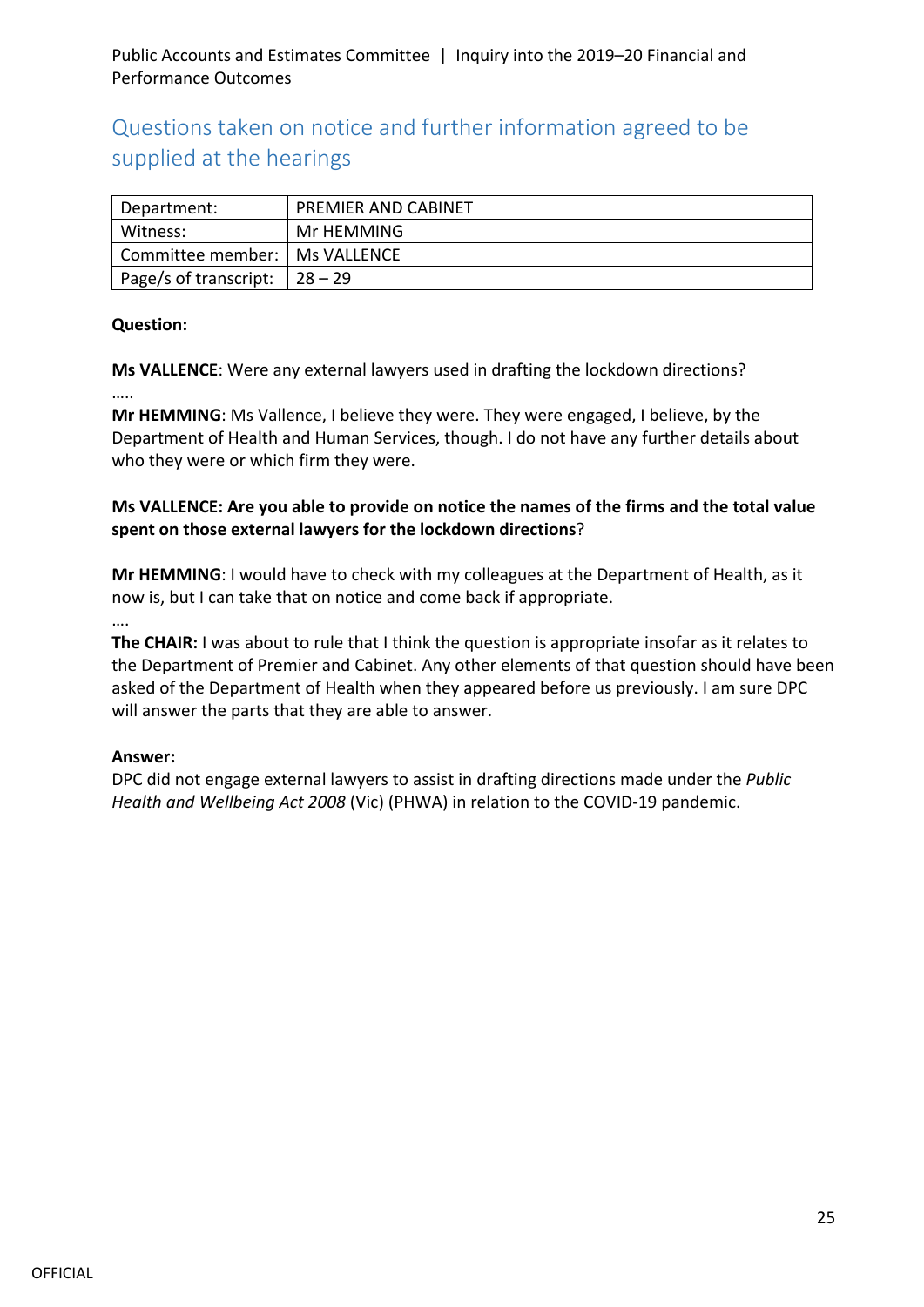## Questions taken on notice and further information agreed to be supplied at the hearings

| Department          | PREMIER AND CABINET |
|---------------------|---------------------|
| Witness             | Mr ADA              |
| Committee member    | Ms VALLENCE         |
| Pages of transcript | $30 - 32$           |

#### **Question:**

**Ms VALLENCE**: Secretary, I refer to your questionnaire at page 16 regarding the Suburban Rail Loop, and the Treasurer's advance notes that **over \$3 million was allocated to the Premier and Cabinet for the cost of the Suburban Rail Loop Authority. Why wasn't this money budgeted for in the first place, and if we could also have a full breakdown of the \$3.021 million—where that was spent?**

**Ms VALLENCE**: ………**And in terms of that \$3.021 million, when you provide your breakdown, can you tell the committee now if that was exclusive of staff costs to set up the authority?**

**Ms VALLENCE**: ………**So I presume the breakdown will detail whether it included staff costs. But if it did not cater for 100 per cent of staff costs, could you also provide to the committee the total value of staff costs to set up the authority**?

#### **Answer:**

DPC received a Treasurer's Advance for \$3.021 million in the 2019–20 financial year to progress work in relation to the Suburban Rail Loop project, including but not limited to supporting the establishment of the Suburban Rail Loop Authority.

The funding was broken-down into the following components:

- Internal DPC staff costs \$1.130 million
- Specialised advice and resourcing support from other agencies  $-$  \$1.416 million
- External contractors  $-$  \$0.109 million
- Legal, probity and governance advice  $-$  \$0.213 million
- External consultancies \$0.084 million
- Unallocated  $-$  \$0.069 million.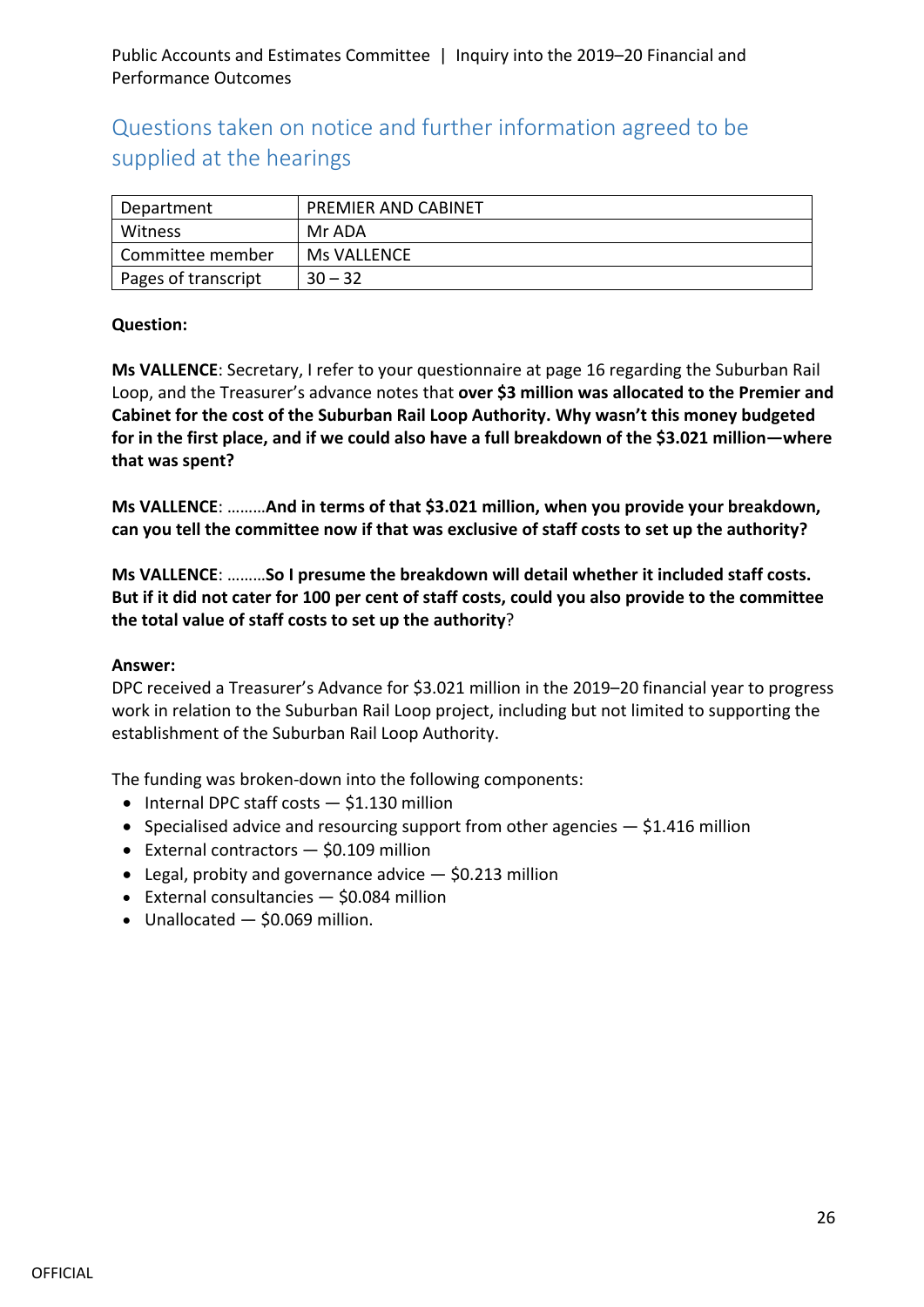## Questions taken on notice and further information agreed to be supplied at the hearings

| Department:         | <b>PREMIER AND CABINET</b> |
|---------------------|----------------------------|
| Witness:            | Mr MOULE                   |
| Committee member:   | <b>Ms VALLENCE</b>         |
| Page of transcript: | 32                         |

#### **Question:**

**Ms VALLENCE**: In the 2019–20 financial report, Secretary, at page 166, from the Treasurer's advance in relation to COVID there was \$6.5 million for 'COVID … response—Public Health Communications campaign'. **Could you provide a full breakdown of that \$6.5 million to the committee?**

**Mr MOULE**: Yes, I am able to do that. I think that in some way goes to the answer I gave to Mr Limbrick as well.

**Ms VALLENCE**: **Yes, I notice Mr Limbrick asked about that, but in terms of that \$6.5 million, if you could provide a breakdown**.

**Mr MOULE**: Yes, we can.

#### **Answer:**

The available budget for the Staying Apart Keeps Us Together campaign in 2019–20 was \$6.5 million, as noted in Department of Treasury and Finance's 2019–2020 financial report (page 166).

The actual cost of the campaign in 2019–20 was \$6.31 million, as reported in the Department of Premier and Cabinet 2019–20 Annual Report (page 137).

A breakdown of the \$6.31 million spend is provided below:

| Advertising media expenditure (excl. GST) | \$4.5360 million |
|-------------------------------------------|------------------|
| Creative and campaign development         | \$1.7640 million |
| expenditure (excl. GST)                   |                  |
| Other campaign expenditure (excl. GST)    | \$0.0066 million |
| Total (excl. GST)                         | \$6.3100 million |

The Regional spend component of the Advertising Media Expenditure was 27.7% (\$1.256 million).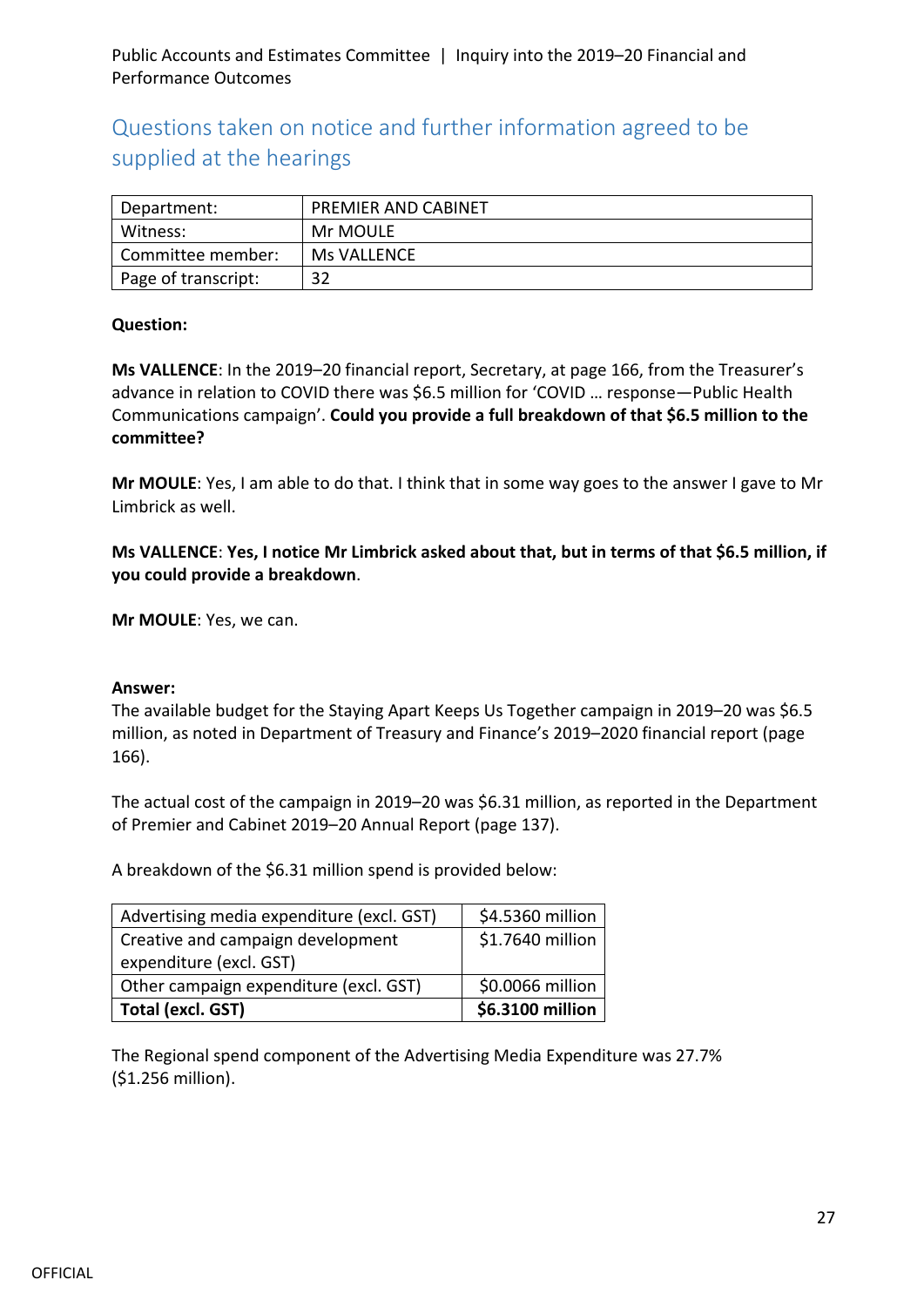## Questions taken on notice and further information agreed to be supplied at the hearings

| Department         | <b>PREMIER AND CABINET</b> |
|--------------------|----------------------------|
| Witness            | Mr ADA                     |
| Committee member   | Ms VALLENCE                |
| Page of transcript | 32                         |

#### **Question:**

#### **Ms VALLENCE**: **Is there a business case for the Suburban Rail Loop?**

**Mr ADA**: The investment case is almost finalised, as I understand it. Obviously there was work done prior to this term of government with regard to the project and the broader benefits and opportunities it would bring.

#### **Ms VALLENCE**: **Are you able to provide that to the committee?**

**Mr ADA**: I am not sure. It is not DPC's product, Ms Vallence, so I would have to take on notice the question about whether or not it would be possible to do that.

#### **Ms VALLENCE**: Okay.

#### **Answer:**

Development Victoria was commissioned by Government to develop the Suburban Rail Loop (SRL) Strategic Assessment prior to this term of government.

The Strategic Assessment is available on the SRL website: <https://suburbanrailloop.vic.gov.au/Library/Project-Documents>

The Strategic Assessment identified the following benefits to Victoria:

- Productivity benefits from enhanced business productivity and labour supply by connecting NEICs, health and other precincts along the corridor and enabling broader interconnectivity between the new orbital and existing rail lines.
- Liveability benefits from urban renewal along the corridor with further liveability improvements as more people take advantage of living and working in a highly accessible area with high amenity along the project corridor.
- Accessibility benefits associated with improved travel times, public transport frequencies and increased capacity along the corridor and lower reliance on the existing radial rail network and roads resulting in improvements more broadly across the transport network. The SRL is forecast to take around 200,000 vehicle trips off Melbourne's major roads by 2051.
- Connecting regional Victoria. Regional Victorian passengers would benefit from interchanges at Clayton, Broadmeadows and Sunshine. These direct connections into growing economic precincts outside of the CBD would provide Victorian's with better access to economic opportunities as well as world-class education and health services.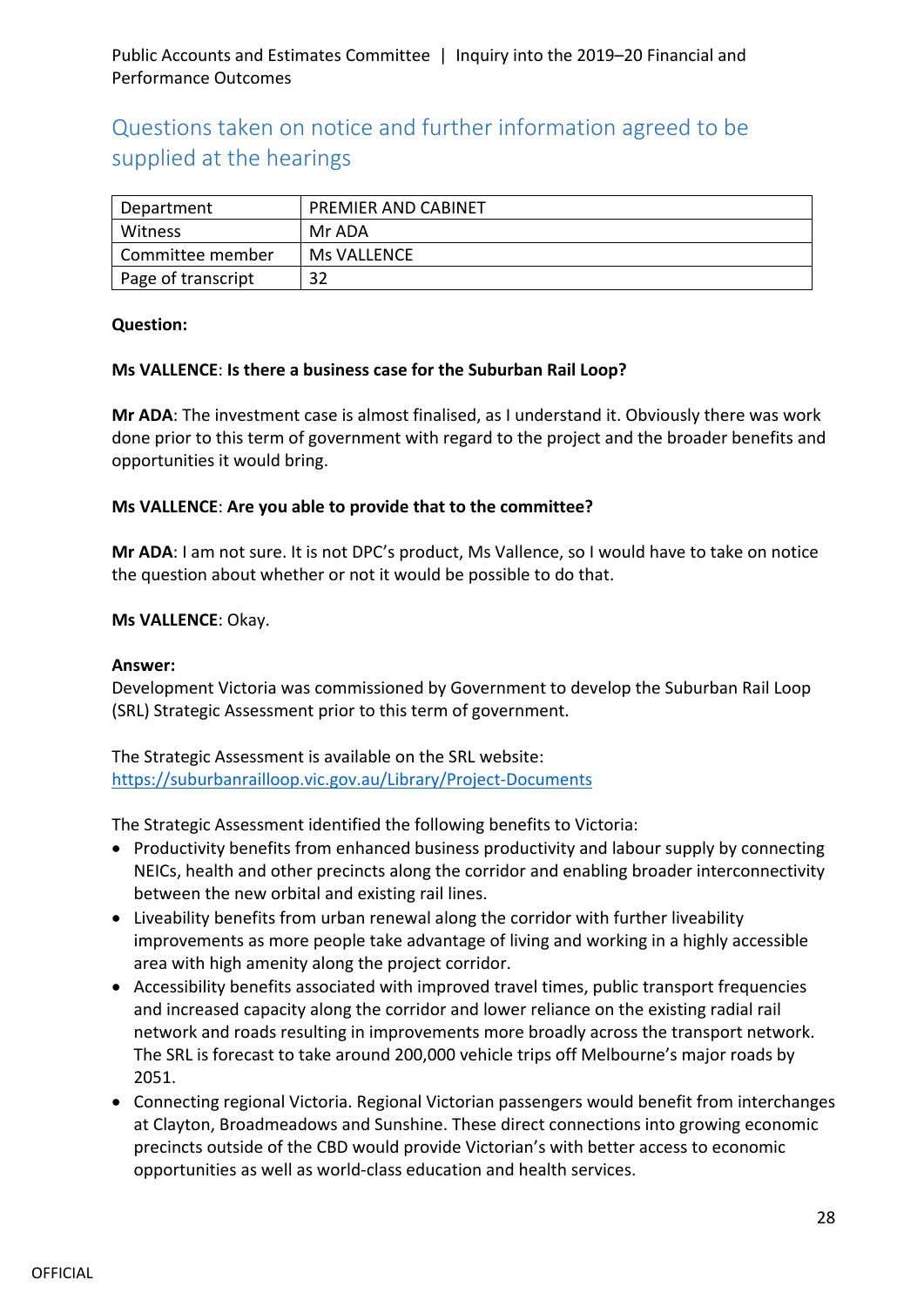## Questions taken on notice and further information agreed to be supplied at the hearings

| Department         | <b>PREMIER AND CABINET</b> |
|--------------------|----------------------------|
| Witness            | Mr O'CONNOR                |
| Committee member   | Ms VALLENCE                |
| Page of transcript | 32                         |

#### **Question:**

**Ms VALLENCE**: Thank you. And I notice also in the Treasurer's advance—I am not sure if it is for you, Secretary, or you, Mr O'Connor—there is \$2.89 million for the Wage Inspectorate Victoria from the Treasurer's advance. **Can you provide a breakdown to the committee of that amount, of why that was required—why the wage inspectorate needed money from the Treasurer's advance to the tune of nearly \$3 million?**

**Mr O'CONNOR**: I can provide that on notice, Ms Vallence, yes.

**Ms VALLENCE**: You can provide that on notice?

#### **Mr O'CONNOR**: Yes.

#### **Answer:**

Regulatory functions expanded within Wage Inspectorate Victoria (the Inspectorate) in late 2018. The funding provided was appropriated outside of the budget cycle therefore the funding mechanism was a Treasurer's Advance to:

- enhance dispute resolution mechanisms available under the *Victorian Owner Drivers and Forestry Contractors Act 2005,* and establish a new compliance and enforcement function under proposed amendments in the transport and forestry sectors
- provide resourcing to undertake education, assessment, investigation and compliance activities under Victorian child employment and long service leave laws which were underfunded and insufficient to meet legislative responsibilities
- implement changes under new long service leave laws being established
- review the *Child Employment Act 2003* to ensure that the Act remains effective and responsive to the issues of employers and children in the workplace and aligns with changes in rules around child protection.

Further, this funding was allocated to support the preliminary investigation and development of the Inspectorate's role in the enforcement of Wage Theft laws.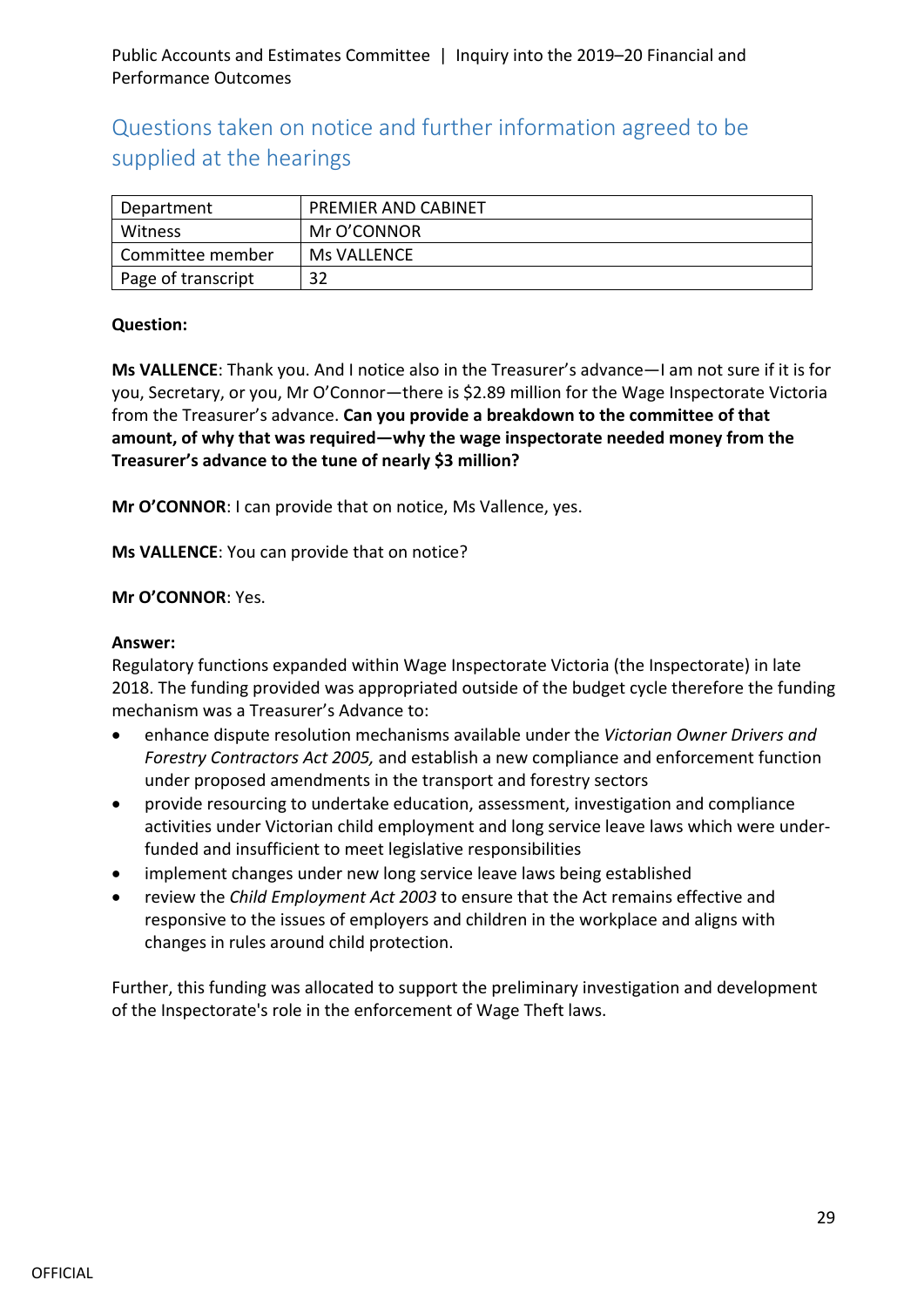## Questions taken on notice and further information agreed to be supplied at the hearings

| Department:                     | PREMIER AND CABINET |
|---------------------------------|---------------------|
| Witness:                        | Mr MOULE            |
| Committee member:   Ms VALLENCE |                     |
| Page/s of transcript:           | l 32                |

#### **Question:**

**Ms VALLENCE**: In the 2019–20 financial report, Secretary, at page 166, from the Treasurer's advance in relation to COVID …. **there was \$2.24 million for COVID response—it just says multicultural and faith communities.** It does not indicate quite what that is for. **Can you provide a breakdown of that amount also to the committee?**

**Mr MOULE**: Yes, Ms Vallence, we can do that.

#### **Answer:**

The \$2.24 million Treasurer's Advance for 'COVID-19 response — Multicultural and faith communities' (page 166 [DTF 2019–20 Financial Report\)](https://www.dtf.vic.gov.au/sites/default/files/document/2019-20%20Financial%20Report_0.pdf) formed part of an \$11.3 million package announced in May 2020 to support Victoria's multicultural and multifaith communities during the coronavirus (COVID-19) pandemic over two years. The remaining \$9.06 million was provided through other funding sources.

This package included:

- Close to \$2 million to support community wellbeing and connection and deliver practical supports through existing networks and community organisations, by providing community organisations with flexible funding to build online engagement and support their communities remotely.
- Close to \$5 million to deliver initiatives to support at-risk families, promote youth wellbeing and address youth disengagement.
- \$2.2 million to support asylum seekers and refugees facing financial hardship through basic needs assistance packages that provide practical support to buy food, clothing and other essential items.
- \$1.1 million to support multicultural and ethno-specific organisations to deliver culturally appropriate family violence prevention and early intervention by proactively engaging with women and families in isolation.
- \$1 million in additional funding to ensure that key government information is translated and that those that need interpreters can access them.
- \$50,000 for the Victorian Multicultural Commission and Victorian Equal Opportunity and Human Rights Commission to combat racism, working with community leaders to respond.